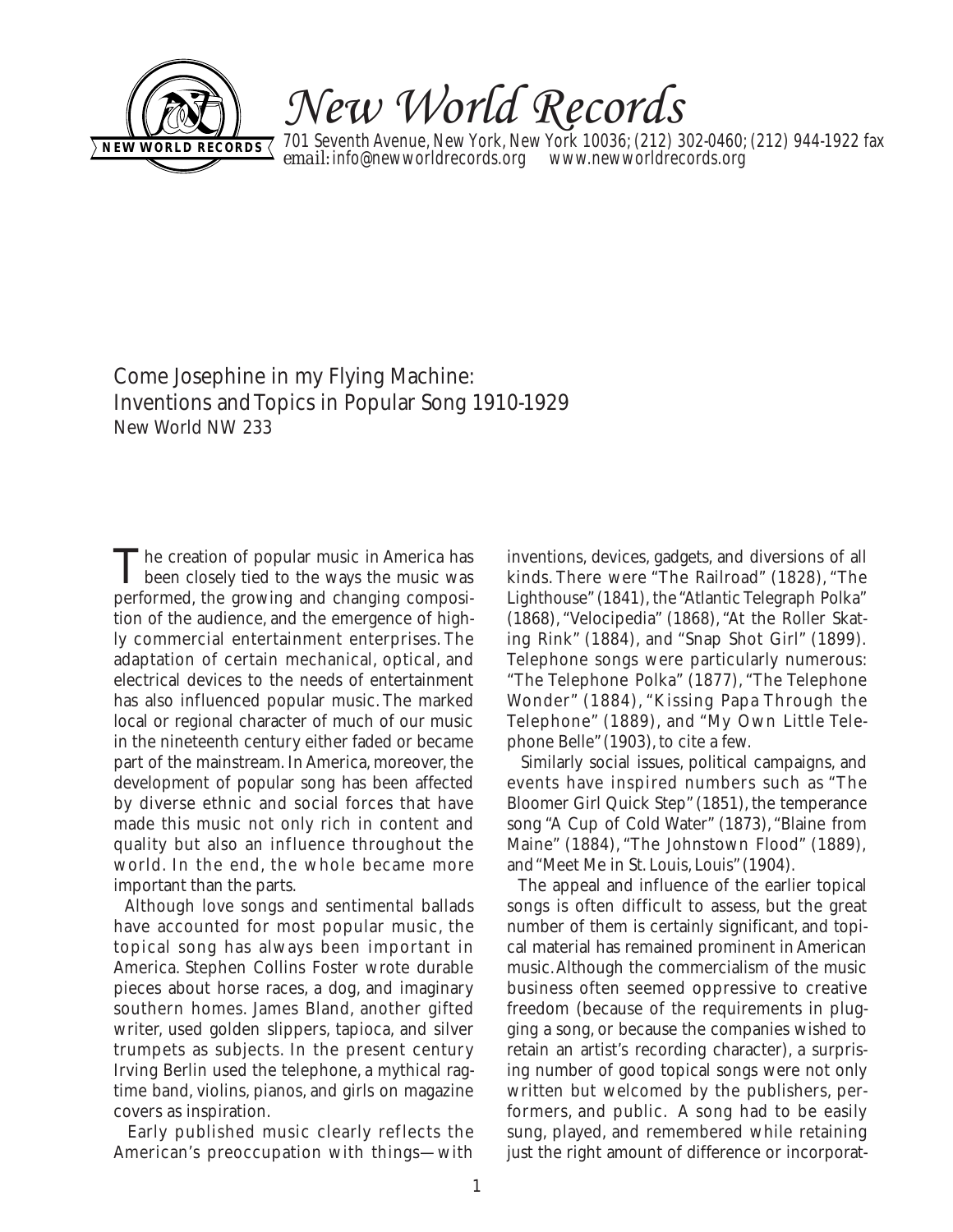ing some melodic or lyric hook to set it apart.The sixteen topical songs here represent but a small sampling of the output between 1900 and 1930.

Songs about new inventions became less numerous after 1930, probably because fewer gadgets of great importance were introduced, especially inventions that seemed useful in courtship. In this, however, song titles are no accurate barometer. Although there may be no song devoted solely to the refrigerator, the line "I'll stock my heart with icy frigid air" in "I'm Through with Love" (1931) was an obvious pun, and the more explicit phrase "picking on a wishbone from the Frigidaire" appeared cleverly in "Two Sleepy People" (1938). But the older inventions and things, along with a few new ones, did hold the attention of songwriters. There were, to name a few, "Flying Down to Rio" (1933), "Cocktails for Two" (1934), "Chattanooga Choo Choo" (1941), and "The Old Piano Roll Blues" (1950).There were also big-band favorites such as Billy Strayhorn's wonderful "Take the A Train" (1941), with words that nobody seems to recall. There was even a witty put-down of the world of things with its ugliness and dangers in "Civilization" (1947), a fast-paced indictment of a materialistic society gone mad with taxicabs and A-bombs.

CARL H. SCHEELE *is in charge of the Division of Postal History at the Smithsonian Institution. He has written many articles and two books on postal history,* A Short History of the Mail Service *and* Neither Snow nor Rain:The Story of the United States Mails.*In 1969 he became the first chairman of the Department of Applied Arts of the National Museum of History and Technology. In 1974 he became chairman of "A Nation of Nations," a Bicentennial exhibit project of the museum, and contributed three chapters to* A Nation of Nations *(New York: Harper & Row, 1976), the book based on the project.*

**Side One Band 1** *Oceana Roll* (Roger Lewis *and* Lucien Denni)

Eddie Morton, vocal; studio orchestra. *Recorded July 12, 1911, in New York. Originally issued on Victor 16908.*

President Theodore Roosevelt sent a large part of the United States Navy on a world cruise from December, 1907, to February, 1909, to emphasize to the powerful nations—especially Japan, which had objected to an order of the San Francisco School Board to segregate children of Oriental origin—that the United States naval forces ranked second only to those of Great Britain (Japan's ranked fifth). For Roosevelt's purposes, the cruise turned out to be very effective. Moreover, the glories of this "New Navy," capable of steaming anywhere and frightening almost anyone, captured the imagination of those at home.

The cover of the sheet music to "Oceana Roll" depicts (somewhat inaccurately) the U.S.S. *Alabama* commissioned in 1900 and technically classified as a battleship—with its black smoke "floating up to heaven." A sailor sits banging out

the tune on a grand piano while a musical staff with superimposed drawings of dancing gobs, fish, and tables and chairs frames the whole. References to England and Spain in Roger Lewis' lyrics are significant. Spain had been beaten by America in the short war of 1898 and stripped of important parts of her colonial empire. The thought of even a peaceful visit by the American fleet to Spanish waters would be especially galling to the recent losers; but the jingoistic implications in the lyrics, which are otherwise breezy and concerned with ragtime being played on an unlikely seagoing piano, reveal, if fleetingly, the great expansionist confidence so often evident in America before World War I.

The composer, Lucien Denni, was born in Nancy, France, in 1886. It remains a surprise to many students of ragtime that a non-native could produce a competently written song of this type. But the raggy quality is there, and the song, with its appeal in both the tune and the words, which refer directly to ragtime and syncopation, was a hit right from the start.

Eddie Morton (1870-1938) was a native of Philadelphia who achieved considerable fame in

vaudeville during the first twenty years of this century. His recording career began with Victor in 1907, and he continued to be heard until 1917 on records produced by Columbia, Edison, Zonophone, Emerson, and other firms as well as Victor. This body of work includes a number of good ragtime pieces— "Wild Cherries Rag," "That Peculiar Rag"—plus some popular comic rousers like Harry Von Tilzer's "Don't Take Me Home," which Morton recorded for Columbia in 1909.

Morton's version of "Oceana Roll" was coupled with "Alexander's Ragtime Band" (sung by Arthur Collins and Byron G. Harlan) and remained available in shops until at least 1920.The unusually long-lived popularity of Irving Berlin's song undoubtedly helped Denni's number, but "Oceana Roll" had staying power of its own. It was given one last prominent and fond public notice by Charlie Chaplin, who in a subtitle in the charming cabin scene of the film *The Gold Rush* (1925) informs the girl of his dreams that he will dance the "Oceana Roll." Chaplin, with a fork in each hand, then spears two baked potatoes and proceeds to dance a manual ballet on a dinner plate, deftly and gracefully manipu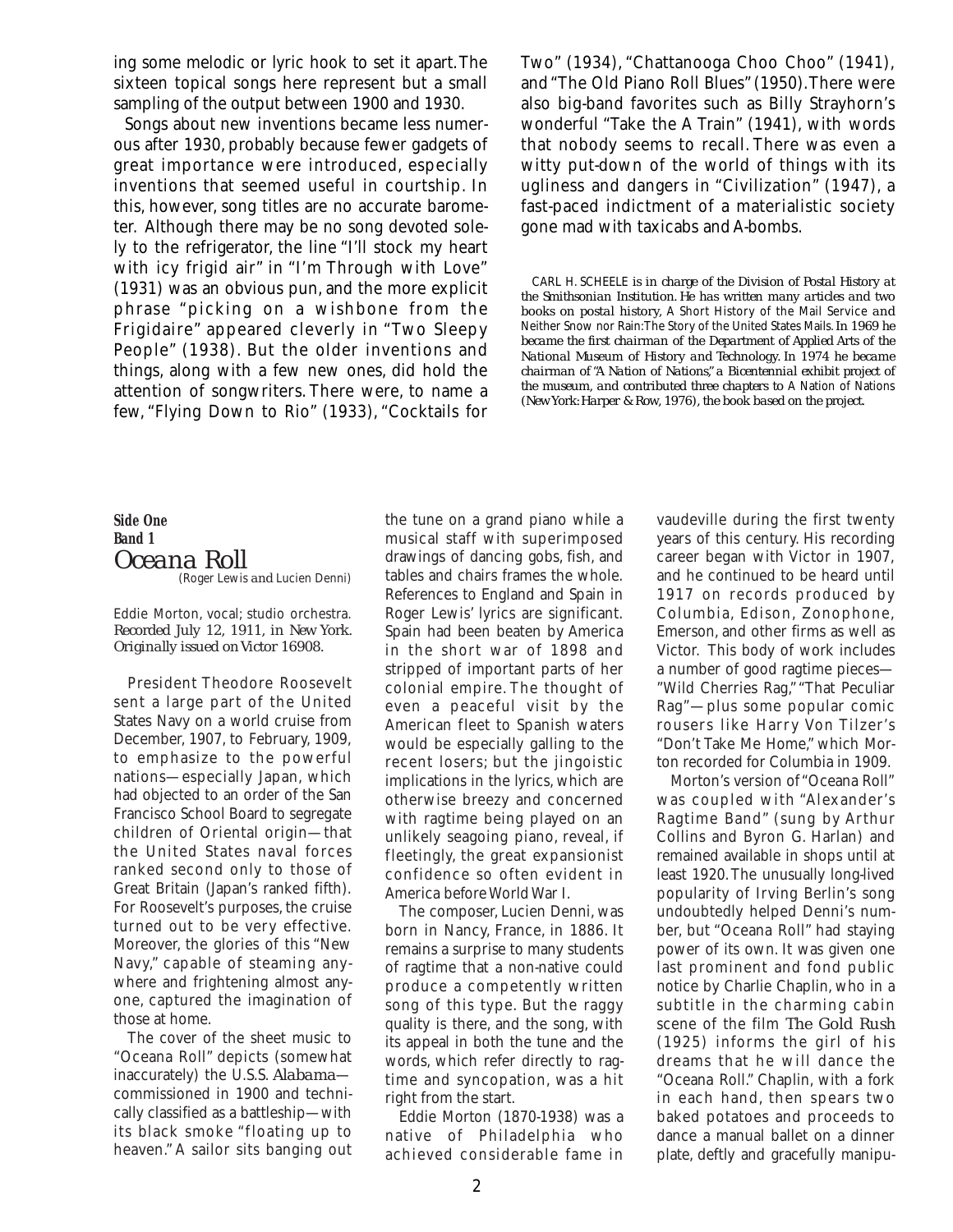lating the potato feet (a routine, as it turns out, lifted from a Fatty Arbuckle picture). It is probable that movie-house piano players provided an accurate accompaniment by rendering "Oceana Roll."

#### **Band 2**

#### *Hello, Frisco* (Gene Buck *and* Louis A. Hirsch)

*Columbia A-1801.*

Elida Morris and Sam Ash, vocals; studio orchestra. *Recorded June 30, 1915, in New York. Originally issued on*

A wonderful year, 1915—for Americans. While Europeans were entrenching themselves in a war that grew more grim and hopeless each month, Americans retained their confidence and a curious optimism that peace abroad could somehow be recaptured. Henry Ford sponsored the well-intentioned mission of American fellow optimists and pacifists to bring sense to European leaders and an end to the war. Their disappointment was bitter. A chorus back home said,"I told you so."Yet 1915 was the year when the opening of the Panama Canal (1914) was celebrated by a great fair in San Francisco, the Panama-Pacific Exposition. Of greater significance, the Edinburgh-born naturalized American citizen Alexander Graham Bell spoke from New York to his old colleague Thomas A. Watson in San Francisco to inaugurate America's first coast-to-coast telephone service.

While the Exposition was officially commemorated by a set of four exquisitely engraved postage stamps, the Broadway songwriting team of Gene Buck and Louis Hirsch created "Hello, Frisco" to commemorate, in their way, the new transcontinental telephone hookup.The telephone song was a bigger hit than the stamps.

Hirsch, who had been composing for Broadway shows since 1907, had already enjoyed a substantial success with "The Gaby Glide" in *Vera Violetta* (1911). But "Hello, Frisco" proved more durable than any of his other songs with the possible exception of "The Love Nest," from *Mary* (1920), a superb number with words by Otto Harbach. "Hello, Frisco," the biggest hit from the *Ziegfeld Follies of 1915,* eventually became a standard and was the inspiration for the 1943 motion-picture musical *Hello, Frisco, Hello,* a World War II hummer starring Alice Faye, John Payne, and Jack Oakie.

The song's success owed more than a little to Gene Buck's lyrics. The words create a near-perfect illusion of placing a transcontinental call through "Central" over the early static-filled long-distance lines. The dialogue captures the naive thrill of two sweethearts actually conversing while separated by more than three thousand miles. They ask the eavesdropping operator at Central to get off the line after the connection is made.

The record reproduced here presents two talented vocalists with experience of considerable depth. Sam Ash was featured in the longrunning 1915 Broadway musical *Katinka* and in later productions such as *Doing Our Bit* (1917), *Monte Cristo, Jr.* (1919), *The Passing Show of 1922,* and the film musical *Girl Without a Room* (1933). Elida Morris, who had begun her recording career in 1910, also sang duets with partners as well known (to early record buyers) as Billy Murray and Walter Van Brunt. She is better remembered as a single who worked in the new syncopated style, and was sometimes labeled a "coon shouter." She toured England, France, and South Africa, sang for a while in opera, and as late as 1973 was reported to be still active in her church choir.

#### **Band 3**

### *The Girl on the Magazine Cover (Irving Berlin)*

Harry Macdonough, vocal; studio orchestra. *Recorded 1916, probably in New York or in Camden, N.J.Originally issued on Victor 17945.*

The impact of the popular magazine on American taste before 1920 was equivalent to similar later influences imposed by the theater, motion pictures, radio, and television. Magazines such as the *Saturday Evening Post* and the *Ladies' Home Journal* circulated to more than a million subscribers well before America's entry into World War I. The magazine of the second half of the nineteenth century had been transformed into a powerful molder of opinion. It attracted authors as well known but dissimilar as Mark Sullivan, Rudyard Kipling, and President Theodore Roosevelt (who for a while contributed an anonymous column, "Men," to the *Journal).* The *Ladies' Home Journal,* in fact, ranked third in popularity with the American soldiers serving in France in 1918.The *Journal* grew fat and carried not only a million dollars' worth of advertising but music by Josef Hoffman, Johann Strauss, Sousa, and Paderewski.

The romantic content, however, was what captivated youthful Americans striving for higher positions within the middle class, a striving expressed in idealized but standardized notions of clothing, hair styles, and "a good marriage." The most effective popular illustrator in the years preceding the war was Charles Dana Gibson. He was born in 1867 to Yankee parents of modest means. The perfection of his art coincided with the perfection of the photoengraving process that permitted accurate reproduction of his pen-and-ink drawings. His portraits of idealized girls in *Life* were clipped and pasted in scrapbooks, converted to wallpaper designs for men's bedrooms, and widely imitated. Gibson's "American Girl" looked out from ever ywhere. The similarity between Gibson's and Ziegfeld's girls was not accidental.

Irving Berlin, the Russian-born immigrant who by 1915 was already well along toward making his American dream a reality, crafted his version of Gibson's beauty,"The Girl on the Magazine Cover," for *Stop! Look! Listen!,* which opened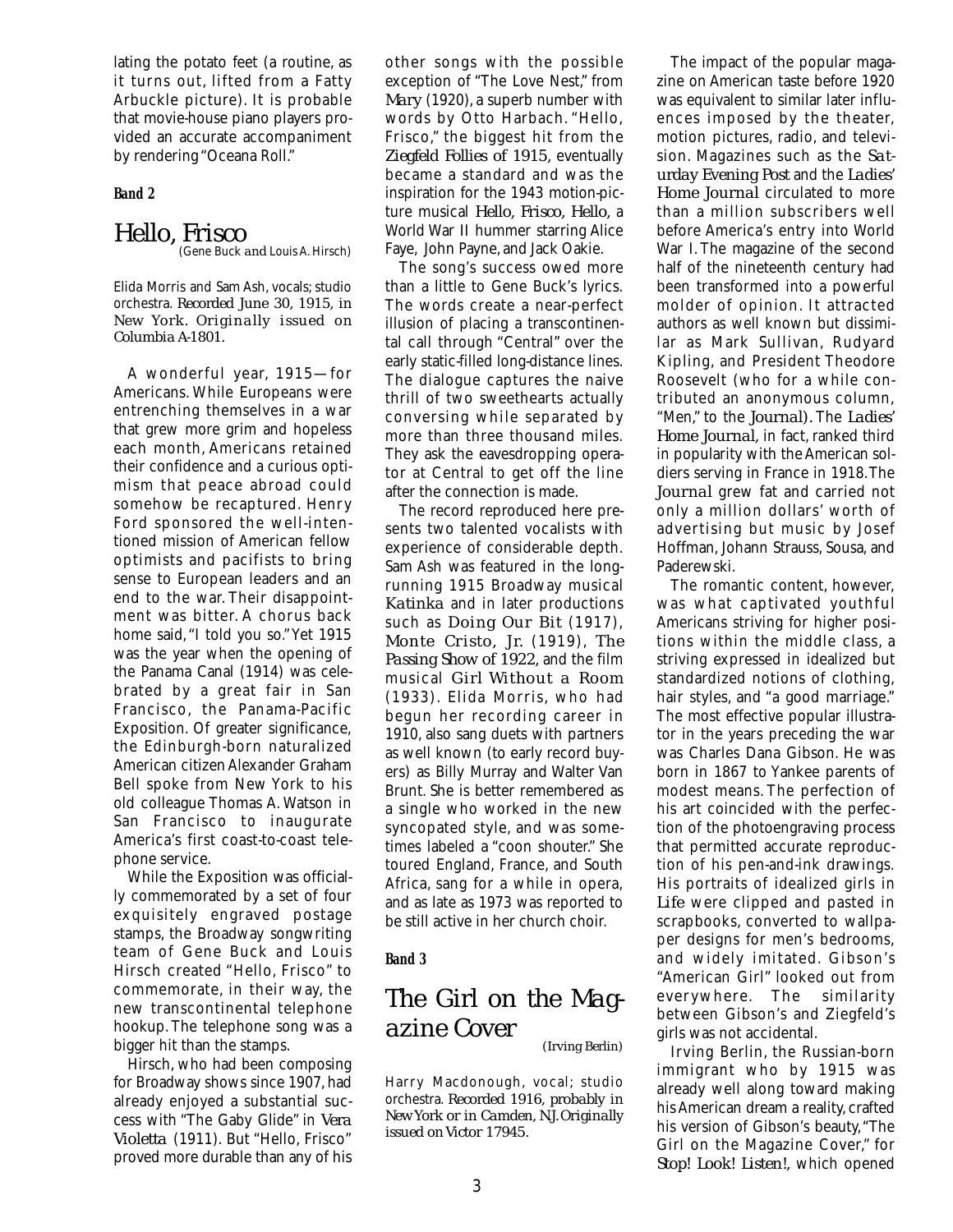at the Globe on Christmas Day and starred the French charmer Gaby Deslys.The song never enjoyed the wide popularity of many other Berlin tunes, even after being revived for the 1948 film *Easter Parade.* It remains, however, an outstanding melody with the unusual structure of ABCD, a pattern generally avoided by less competent writers and not too frequently used by Berlin himself.Yet the song has a natural flow, unity, and perfection that aptly mirror the same qualities found in Gibson's best illustrations.

The tenor Harry Macdonough was in the early years of disc recording the leading popular voice in Victor's impressive stable of male talent. His rendition here is sure and lyrical, and probably would have been heard to better advantage if Walter B. Rogers, the conductor of Victor's house orchestra, had slowed the tempo of the accompaniment just a bit.

*Note:* For more on Berlin see New World Records NW 238, *The Vintage Irving Berlin.*

#### **Band 4**

*On the 5:15* (Stanley Murphy *and* Henry I. Marshall)

American Quartet, vocals; studio orchestra. *Recorded 1914, probably in New York or in Camden, N.J. Originally issued on Victor 17704.*

Musically there is little to recommend this novelty number.The wit with which the lyrics develop the story of a commuter's marital woes that result from his epic struggle with the 5:15, however, should bring a smile to the lips of anyone who has had to ride the suburban trains in rush hour. The melody, such as it is, is in the spirit of other railroad tunes and seems to owe a debt to Harry Von Tilzer's "On the Old Fall River Line"of the previous year.

By 1914 most populous cities in America had vast suburban developments,"bedroom communities" that sprawled over countless acres in every direction, peppered with look-alike houses and connected to the city by steam railroads or electric inter-urban lines. The rush to the local depot each morning and the crowded city station each evening became part of the exasperating but inescapable new American life-style. It rapidly became a legend that remains timeless.

The singers in the American Quartet obviously enjoyed making the record as much as their fellow commuters enjoyed hearing it.(The song, though terribly wordy, did become a hit.) The American had been formed in 1909 by Billy Murray, the lead voice. Other members were John Bieling (tenor), William F. Hooley (bass), and Steve Porter, an all-around recording pioneer who began professionally in 1897 and specialized as a soloist in comic novelty tunes and monologues in dialect. Murray, who sets the pace here, was equally versatile and even more in demand.

The song's story: Joe Commuter, with groceries under his arm, misses the 5:15 quite by accident; repairs "temporarily" to a corner saloon near the downtown station; gets tipsy with a few others who have missed the 5:15 and sings a little baritone; catches a late-night train home to his suburban love nest, only to find his wife crying behind locked doors; tosses the groceries over the transom and returns by train to the attractions of the city; struggles through the next day at the office with the world's worst hangover; finds to his dismay that he cannot return on the 5:15 because it is Saturday (he forgot) and trains are on different schedules; learns that his wife has gone home to mother, engaged a lawyer, and is suing for divorce.The ending could have been written by O. Henry, for when the bedraggled and apparently ruined hero of the song is hailed into court to defend against his wife, he and the rest of us are cheered to learn that the judge and jury are chums who all ride together each night on the 5:15.

## *He'd Have to Get Under, Get Out and Get Under (to Fix Up His Automobile)*

(Grant Clarke, Edgar Leslie,*and* Maurice Abrahams)

Will Halley, vocal; studio orchestra. *Recorded 1913 in New York. Originally issued on Columbia A-1457.*

By 1913 the automobile was no longer a curiosity, though it was by no means the mechanical marvel it was to become in the years following World War I. There was little hint, in fact, that the Tin Lizzie and her offspring would within a few short years profoundly change life in America and become a leading factor in the nation's rush toward total mechanization.There was hardly a hint of the concrete networks that would blight the countryside, barely a clue of the acres of junkyards to come, and surely no indication that exhaust fumes would pollute the very air of America.

The automobile was still regarded as considerably less reliable than a horse and buggy, even for taking a date for a novel drive in the country. It mattered little that cars were becoming not only more numerous but more affordable. Cars still got stuck in mudholes on nearly every country road, tires blew out regularly, and even new machinery broke down with frustrating frequency. "Get a horse" remained a wisecrack for years, shouted by boys and roadside idlers while the embarrassed Gibsonesquely dressed girl sat in the open car, watching her escort when he'd have to crawl under the motor for repairs.

Before 1920 the automobile was celebrated in a surprising number of songs, most of which were without innovative qualities or musical influence. Yet they mirrored the public's fascination with the horseless carriage and heralded the long love affair between Americans and their automobiles. Only a few automobile songs were average or above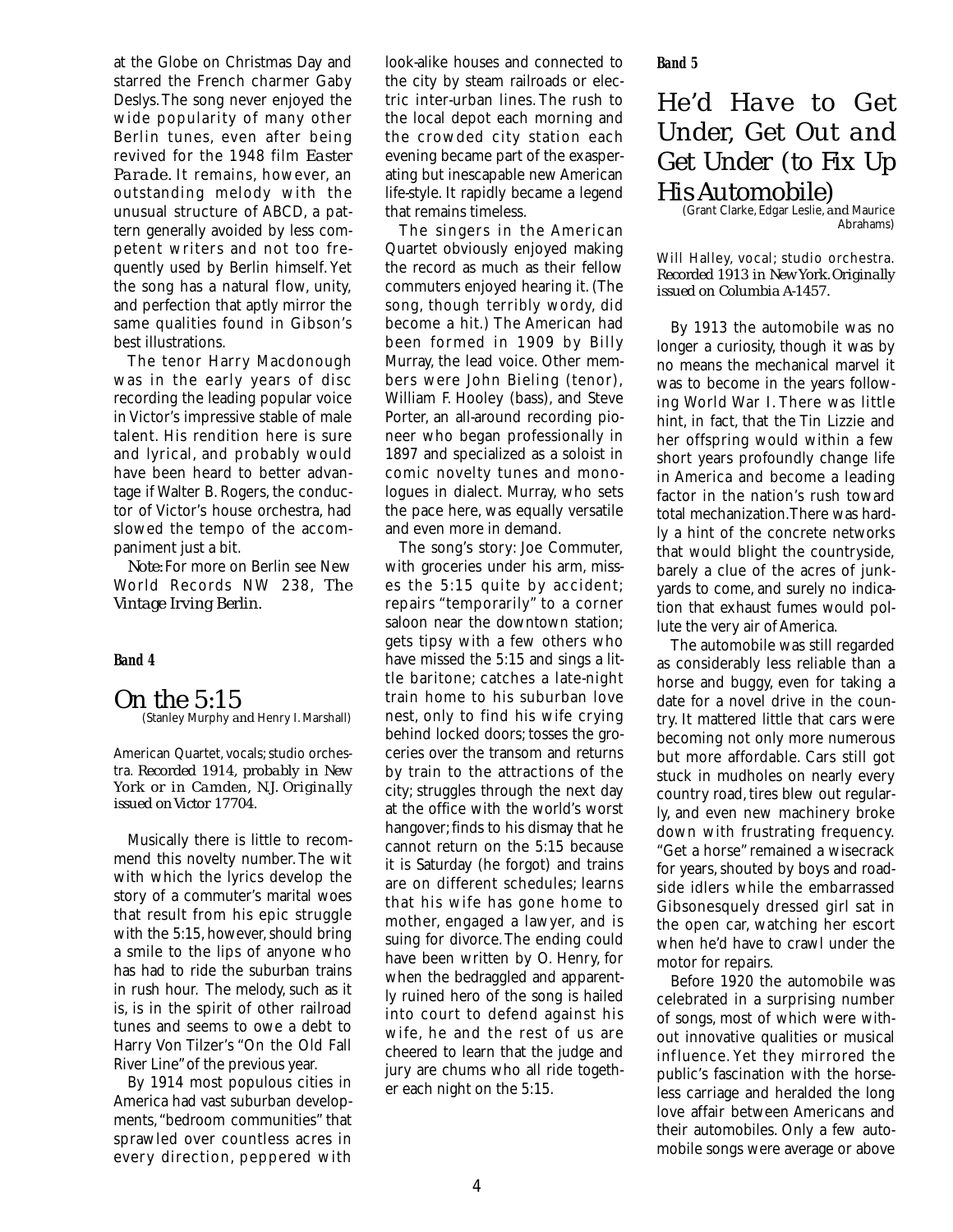in quality and longevity. (The same can be said for many of the cars.) "He'd Have to Get Under" became somewhat of a standard, as did "In My Merry Oldsmobile" (1905).

Not surprisingly, the Oldsmobile tune was used for years as a broadcast commercial. It gave no hint of road trouble. Neither did another name-brand automobile song, "The Little Ford Rambled Right Along" (1914). "He'd Have to Get Under" was more honest in describing the hazards of car travel, and its goodnatured realism undoubtedly gave the number much of its popular appeal.

Will Halley's work as a whole remains obscure. In addition to this selection, however, Halley had the privilege at Victor to record the great hit and subsequent standard by Joseph McCarthy and James V. Monaco, "You Made Me Love You," also from 1913.

#### **Band 6**

# *Come, Josephine, in My Flying Machine* (Alfred Bryan *and* Fred Fisher)

Blanche Ring, vocal; studio orchestra. *Recorded December 22, 1910, in New York.Originally issued on Victor 60032.*

The songs written about airplanes seem to be better than those about cars. Within three years during the war, three very singable aviation tunes appeared: "Going Up (You Start to Sway)" (1917), "Poor Little Butterfly Is a Fly Girl Now" (1919), and "Wait Till You Get Them Up in the Air, Boys" (1919). This attention to the airplane surely resulted from interest created by war reports of dogfights and the glamorized publicity about fighter planes and that new romantic hero, the ace. The peacetime uses of aircraft, however, were not lost on the ground-hugging public. Regularly scheduled airmail service was introduced between Washington, Philadelphia, and New York in 1918.

One of the earlier airplane songs remained the best. "Come, Josephine, in My Flying Machine,"

with a fine ragtime-like tune by Fred Fisher and delightful lyrics by Alfred Bryan, suggests the carefree, airy feeling associated with the early planes, which resembled kites more than anything else.

When the song was introduced in 1910, airplanes were a wonder and the seeming wave of the future.The idea of taking your Josephine ("up she goes") for a hop in your own plane was not unlikely or even wildly undemocratic in 1910. Mechanically the airplane was no more complex than the automobile.To some, it seemed even easier to master. With Fisher's catchy melody still in the air, so to speak, Cal Rogers started flying lessons with the Wright brothers and soloed after only ninety minutes of instruction. Holding pilot's license number 49, he became the first to fly from coast to coast—in 1911. The price of a new plane then was about five thousand dollars, and it was conceivable that mass production would bring the price of a winged flivver, like that of the automobile, within range of the average pocketbook. But the industry and public demand never developed along those lines; only a relative few pursued the dream of flight, at least to the point of being able to romance their date in the clouds.

As for Blanche Ring (1877-1961), hardly anyone would seem more appropriate to sing the fetching "Flying Machine" number. She had put over such memorable popular songs as "In the Good Old Summer Time" (1902),"Bedelia" (1903),"Yip-I-Addy-I-Ay" (1909), and "I've Got Rings on My Fingers" (1909). Miss Ring had a good instinct for recognizing a potential hit.The daughter of an actor, she started in theater at sixteen in her native Boston, made a New York debut in *Tommy Rot* (1902), worked successfully in London variety (1903-4), returned to the States to work on Broadway and on the road, appeared in musicals, vaudeville, Shakespeare's *Henry IV* and other legitimate productions, two silent films (1915), radio, and (briefly) in Bing Crosby's *If I Had My Way,* a 1940 movie. It was easy to believe the note on

Miss Ring in Victor's record catalogue for 1920:

It is hardly necessary to say anything about this . . gifted comedy star. . . . Whether she sings or dances, in her occasional serious moments, as well as in comedy, she is charming, and no woman on the stage today can sing a humorous song better than this artist.

**Band 7**

## *Take Your Girlie to the Movies*

(Edgar Leslie, Bert Kalmar, and Pete Wendling)

Billy Murray, vocal; studio orchestra. *Recorded 1919, probably in New York or in Camden, N.J. Originally issued on Victor 18592.*

By 1910 nearly every town of any consequence had at least one old store or a hall or converted theater where motion pictures were shown. Although few artists then were known by name, "movies" were the newest rage. Within the next ten years theaters specifically intended to function as motion-picture houses were being constructed, some of the larger with all the architectural trappings of European palaces.The stars found their professional road paved with gold. More than a hundred and fifty motion-picture players were well known enough to be listed by name in the *World Almanac* for 1918.

By that year the former admission price of a nickel or dime had risen to twenty-five or even thirty-five cents at the larger houses.The pioneer nickelodeon programs consisting of a hodgepodge of one-reelers had been supplanted by feature productions of many reels: dramas, comedies, romantic pieces that showcased the new stars. Fan magazines had sprung up to fuel the interest of a growing audience that was beginning to cut into the proceeds of vaudeville and burlesque.

Curiously, the end of the war in 1918 brought an immediate slump to the motion-picture business for a few months. Filmmakers had been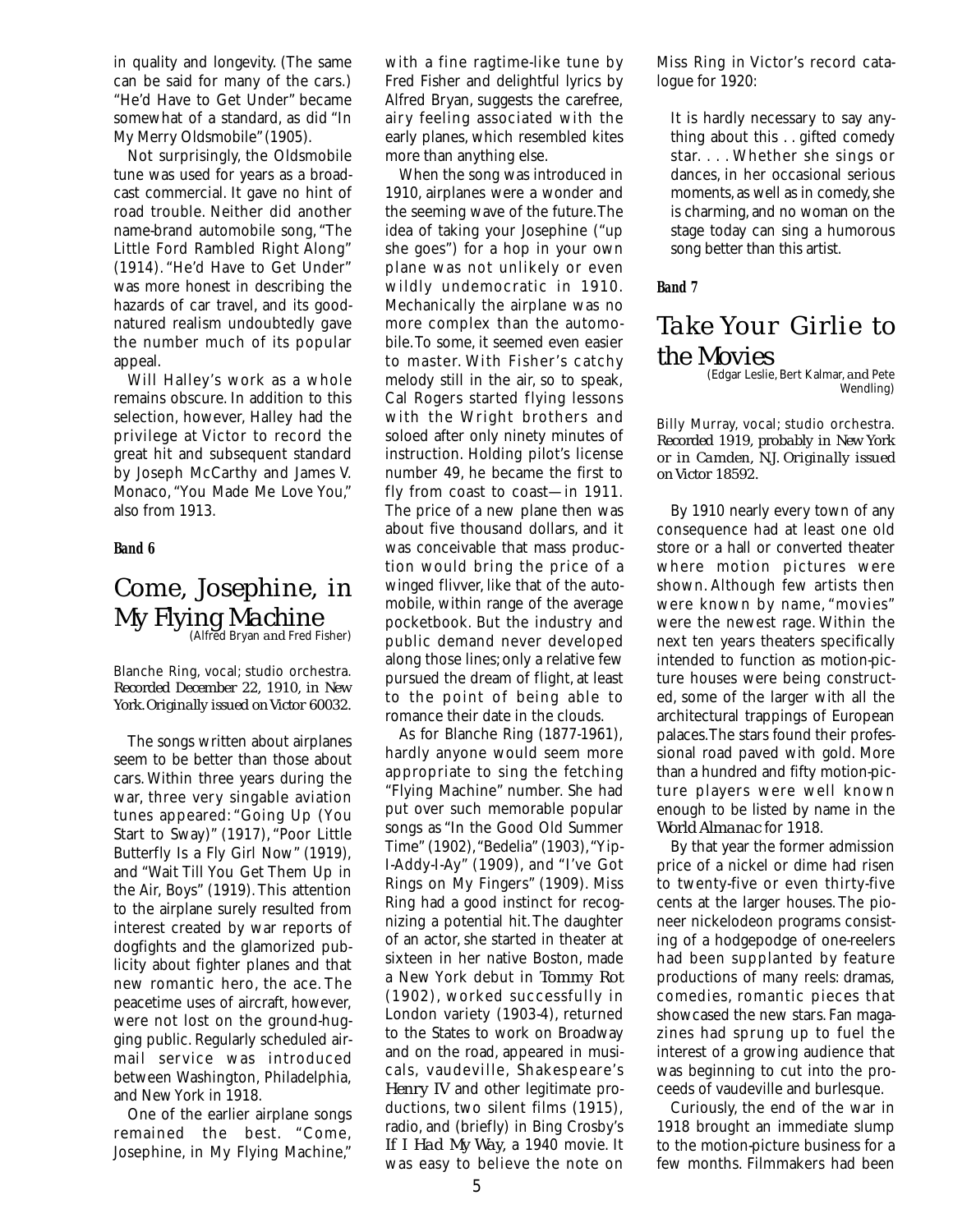steadily grinding out pictures based almost exclusively on the theme of war, and the sudden peace caused a sudden loss of public interest in the war film. In the publicity agents' scramble to restore health to the sagging film business, while new scripts were prepared and new footage was shot, an advertising campaign was launched that included a number of gimmicks to refresh the public's interest. Ballyhoo and hokum had long been part of Hollywood's approach to business, even in healthy times; but now the filmmakers seemed to be fighting for their survival. "Take Your Girlie to the Movies" can be viewed not only as a song of topical content but as part of this intensified publicity campaign.

Billy Murray enjoyed enormous popularity as an artist for the Victor, Columbia, Edison, and other phonograph companies. He was a pioneer performer in the industry and can be heard on records dating from 1902. He made an incredible number of recordings as a soloist, in duets with a variety of colleagues, and with the Heidelberg Quintet and the American Quartet. Murray was at home in different vocal styles straight, slangy, dialect—with a bounciness that was current among those who appreciated syncopation. He seemed to prefer comic or topical songs. Murray worked throughout the period reviewed here, his last commercial recording for Victor apparently being "Katie, Keep Your Feet on the Ground," a duet with Aileen Stanley, on June 13, 1929.The only other male singer in the early period of recorded popular music who rivaled Murray in number of recordings issued or sold was Henry Burr. But their styles and material were different, and, while their careers spanned the same period, they should not be considered rivals in the normal sense.

The paragraph with which Victor plugged Murray's records was repeated without change in the catalogues for 1920 and 1925. The opening sentence was undoubtedly true:

humorous songs, and probably entertains, through his Victor records, a larger audience than any other singer who has ever lived.

#### **Band 8**

### *Everybody Wants a Key to My Cellar* (Ed Rose,Billy Baskette, *and* Lew Pollack)

Bert Williams, vocal; studio orchestra. *Recorded April 16, 1919, in New York. Originally issued on Columbia A-2750.*

A great deal has been written about Prohibition and the Volstead Act of 1919, probably because people were prohibited from doing one of the things they had always enjoyed and because the new legislation fermented one of the biggest crime binges experienced by any people anywhere. While trying to cope with Prohibition, and even after Repeal, few seemed able to understand why the whole thing should have happened the way it did.

There were numerous explanations: wartime prejudice against German brewers; the longstanding hatred of the saloon on the part of some; the exaggerated self-righteousness of civilians fighting a "great crusade" (the war); the power of the organized Dries, falsely inflated by the absence of voters serving in France. But there has been no consensus on which factor or combination provided the kicker. Normal legislation could have been expected; an amendment was quite another matter. Prohibition was a watershed. As one temperate drinker observed many years later, "Everything stopped. Everything changed."

It seemed as though everyone was preoccupied with the subject. American slang expressions for the word "drunk" multiplied rapidly after 1920, so much so that more slang synonyms for the word exist than for any other. Naturally, most of the preoccupation stemmed from the efforts of millions of citizens to slake their alcoholic thirst in this new Great American Desert. Drinking became fashionable; you were nobody if you didn't drink.

In this social atmosphere song-

out their own melodies created an incredible number of tunes on the subject. The market for a booze number, like that for hootch itself, never died, and drink and drinking inspired probably more songs than any other topic aside from love. There were, among a multitude, "Alcoholic Blues," "In the Bottle Blues," "On the 'Gin 'Gin 'Ginny Shore," "Just a Little Drink," "Show Me the Way to Go Home," and "Hello, Montreal."

writers and jazzmen who noodled

In addition to "Everybody Wants a Key to My Cellar," the masterful Bert Williams (1874-1922) recorded "The Moon Shines on the Moonshine,""Ten Little Bottles," and "Save a Little Dram for Me," all in the alcoholic vein. His best-known number was "Nobody," which he recorded for Columbia on two different occasions (1906 and 1913). His other recorded work—of which there is a considerable body from 1901 to 1922—is all excellent.

An immigrant from Nassau, Williams projected great natural dignity, a quality seldom associated with comedians. His professional work began in the eighteen- nineties with Lew Johnson's Minstrels and Selick's Mastodons. Williams formed a tenyear partnership with George Walker, and together they appeared on Broadway in *The Gold Bug* (1896), *In Dahomey* (1903, and in London later that year), *Abyssinia* (1906), and *Bandana Land* (1908). The team was also active in organizing the Negro Actors Society (1906). With Walker's health failing, the partnership was dissolved. Williams continued in vaudeville as a star single and appeared in one more all-Negro production, *Mr. Lode of Coal,* in 1909 before being signed by Florenz Ziegfeld for the *Follies of 1910.* With that, Williams became the first Negro to work in an otherwise all-white Broadway show. He continued as a headliner with Ziegfeld for ten years, both in single spots and in skits with fellow singers and comedians, the veteran W. C. Fields and the newcomer Eddie Cantor among them.

Billy Murray is one of the most successful of all American singers of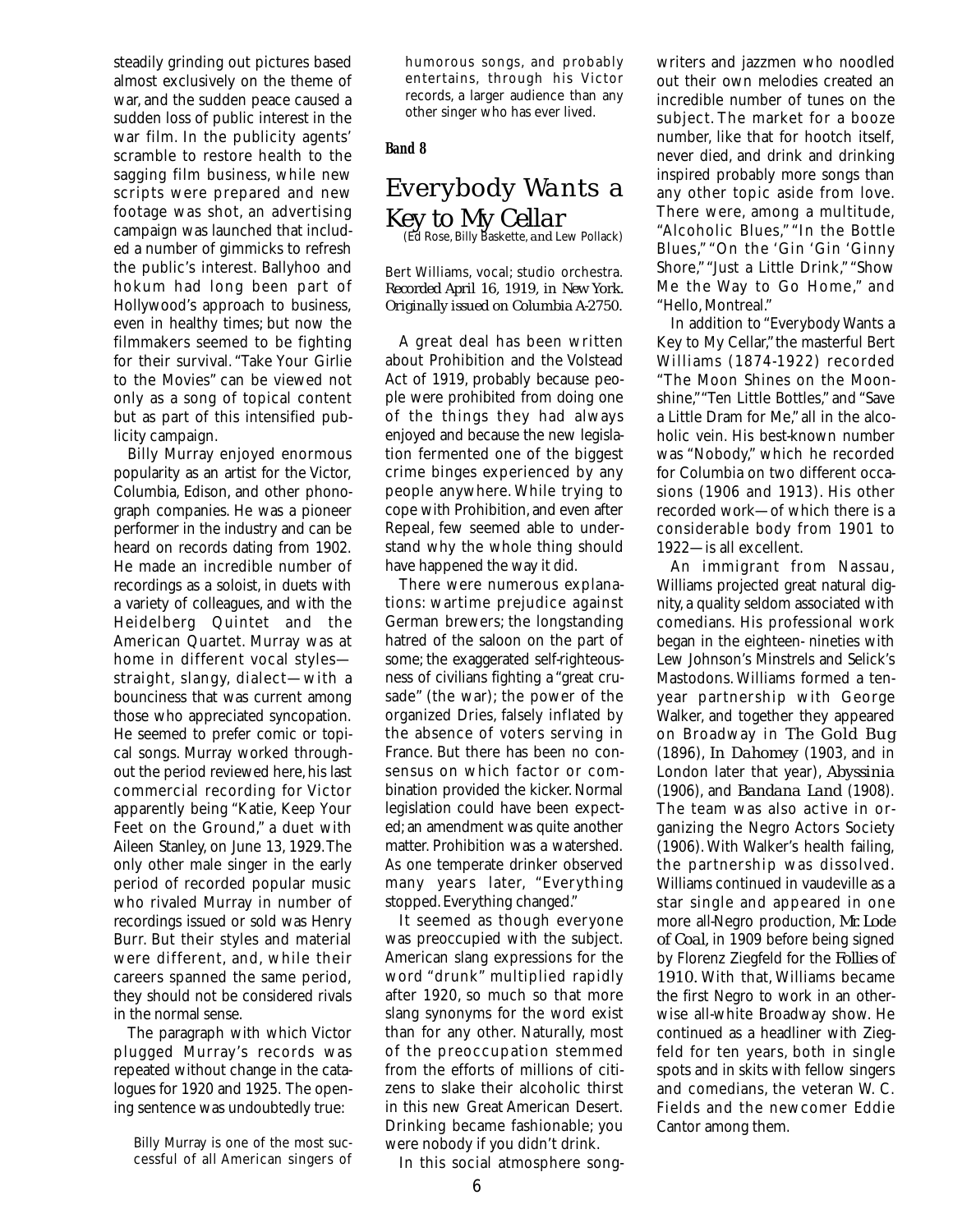**Side Two Band 1**

## *The Argentines, the Portuguese and the Greeks*

(Carey Morgan *and* Arthur M. Swanstrom)

Nora Bayes, vocal; studio orchestra. *Recorded July 10, 1920, in New York. Originally issued on Columbia A-2980.*

The Argentines, the Portuguese, the Armenians, and the Greeks of this topical song represented those among the new immigrants who were often singled out as less desirable than the earlier arrivals who had "built America." The engaging cleverness of the lyrics only thinly veiled a pervasive prejudice against newcomers from the Mediterranean world, the Near and Middle East, and Latin America. The theme here is developed along economic lines.The country was experiencing a depression, and the essential resentment stemmed from the impression that these new peoples were not only everywhere but successful. They were bootblacks and barbers, occupied the best rooms in the finest hotels, drove the swellest automobiles, and dated the most attractive American-born girls.

If such notions were simplistic and contained contradictions, they nevertheless had wide circulation in an America that was less selfassured than it had been under Theodore Roosevelt. Cuban baseball players whose pigmentation was "too dark" were not permitted in the major leagues; Bert Williams' presence on an otherwise all-white stage remained exceptional; Al Smith, a Roman Catholic, would lose an election; immigration was being drastically restricted.

Nora Bayes (1880-1928), the great singer, was herself of obscure origin. Her real name was Goldberg, but there is some doubt whether her first name was Leonora (the most commonly accepted) or Dora. Not even her friends were sure of the place of her birth, which was reported variously as Chicago, Joliet, Los Angeles, and Milwaukee. Not that it mattered, but in her long

career of touring she never played Milwaukee. Such minor enigmas were part of the Bayes mystique.

She had plenty of genuine friends and was never without rivals— Sophie Tucker was one. Edward V. Darling was perpetually exasperated with her and more than once refused to book Bayes into the Palace. She married five times. Fluctuations between periods of warmth and of hostility that approached arrogance have been ascribed to her fourteen-year bout with cancer.

But Bayes was Big Time, an accomplished star.With her second husband, Jack Norworth, she wrote "Shine On, Harvest Moon," the perennial favorite that the husbandand-wife team introduced in the *Ziegfeld Follies of 1908.* She appeared in other *Follies* (1907 and 1909) in addition to other major Broadway productions from 1901 to 1922. She was a top-salaried vaudevillian who worked both sides of the Atlantic.

Bayes's popularity was immensely helped by numerous recordings issued from 1910 to 1923. She never recorded Harry Von Tilzer's delightful "Down Where the Wurzberger Flows" (1902), the song that established her. Equally regrettable, the Bayes-Norworth duet of "Shine On, Harvest Moon" for Victor was never released. But she had a flock of other records that showed her to good advantage: "Has Anybody Here Seen Kelly?" (1910), "Over There" (1917), and the elegant ballad "The Japanese Sandman" (1920), to which she imparted her own elegance, were but a few.

The epitaph by her contemporary Douglas Gilbert in *American Vaudeville* (see Bibliography) was apt:

Nora Bayes was the American Guilbert, mistress of effortless talent in gesture, poise, delivery, and facial work. No one could outrival her in dramatizing a song. She was entrancing, exasperating, generous, inconsiderate—a split personality; a fascinating figure. [Yvette Guilbert (1867-1944) was a French diseuse and chanteuse celebrated for her distinctive interpretations of folk songs. She is immortalized in Toulouse-Lautrec's sketches and lithographs.]

#### **Band 2**

## *Mr. Radio Man (Tell My Mammy to Come Back Home)*

(Ira Schuster,Johnny White, *and* Cliff Friend)

Al Jolson, vocal; Isham Jones and His Orchestra. *Recorded March, 1924, in Chicago Originally issued on Brunswick 2582.*

Along with Nora Bayes and Bert Williams, Al Jolson typified the performers whose charisma assumed legendary proportions in early twentieth-century America. While his powerful and very personal singing style drew heavily from the creative work of black performers, from fellow song belters of European origin who needed no amplification to be heard in the cavernous theaters, and from cantors who intoned their sacred music in American synagogues, Jolson's singing remained unmistakably his.

He had an enormous ego and was always pleased with his successes. They were plentiful.Yet he was forever proving himself, perhaps never shaking the insecurity of his origins or never quite at ease in an America that was quick to show indifference to past achievement.

The outline of Jolson's life is too well known to require elaboration. He was born Asa Yoelson in St. Petersburg, Russia, in 1886, and remained dynamic until his death in 1950. He first appeared in minstrel shows, then in burlesque, vaudeville, and Broadway musicals, achieving top billing by 1912 in *The Whirl of Society.* He worked in radio, enjoyed the distinction of singing in 1927's pioneer part-talking movie *The Jazz Singer,* then appeared in other motion pictures, in nightclubs, and on television. He entertained servicemen during World War I,World War II, and the Korean War.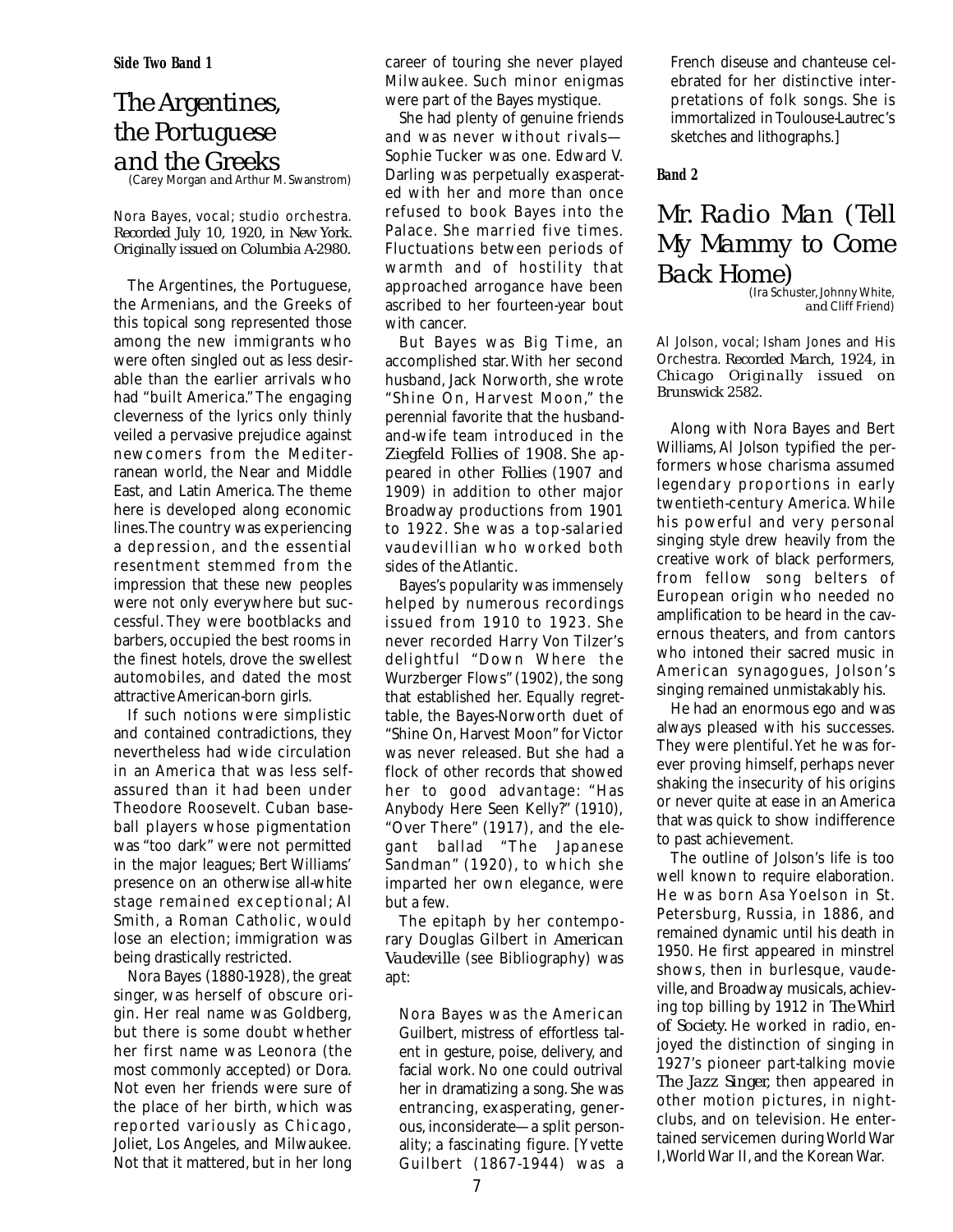Jolson's recorded work for Victor, Columbia, Brunswick, and Decca spanned four decades. Fortunately, he recorded numerous hits with which he remains associated: "You Made Me Love You" (1912), "Hello, Central, Give Me No Man's Land" (1918), "Avalon" (1920), "April Showers" (1921), "Sonny Boy" (1928), and many, many more.

A lot of his songs were topical, humorous, or maudlin, and "Mr. Radio Man" is certainly both topical and maudlin. Although the impact of radio in American homes was new in 1924, the inspiration for the lyrics went straight back to "Hello, Central, Give Me Heaven" of 1901 and the more recent imitation "Hello, Central, Give Me No Man's Land." The tune of "Mr. Radio Man," if not original either was at least melodious and well suited to Jolson's style.

Apparently Jolson really did not enjoy working in radio until his appearances, late in life, with Bing Crosby. Other Broadway personalities, however, switched from the stage to the air lanes with eagerness and success.

Radio's growth and influence in the decade following the war were phenomenal.The radio industry was virtually nonexistent in 1920. But by 1924 there were some three million sets in American homes. With little expense, people in even the remotest parts of the nation were transported to concert halls, sports fields and arenas, and dance halls; political events, lectures, songs, drama, and comedy were free. Radio advertising seemed to reap the biggest profits for big business.But in the end—even considering the dubious quality of the fare and radio's inability to communicate with those in heaven—new vistas were being opened. A powerful influence on American taste and aspirations had been created, and the public ultimately benefited most.

**Band 3**

# *Alabamy Bound* (B. G. DeSylva,Bud Green, *and* Ray

Henderson)

Blossom Seeley, vocal; studio orchestra. *Recorded January 29, 1925, in New York. Originally issued on Columbia 304-D.*

This tune still enjoys a healthy popularity. Its staying power owes nothing to recent nostalgic glances back toward steam engines or railroads: the song has an above average melody and a superb lyric. Since it stands high on the list of standards, it is also superior among the numbers that have been inspired by the railroads.

And there have been a great many. Moreover, many that have no reference to the subject in their titles refer to engines, boxcars, diners, baggage cars, cabooses, tracks, stations, and whistles in their lyrics. For example, Bert Williams in "Nobody" bemoans the lack of assistance in extricating himself from "that railroad wreck."And the booze-seeking traveler in "Hello, Montreal" is joyously singing while riding the train northward out of Manhattan.The twenties produced other fine train songs in "Toot Toot, Tootsie," the haunting "Dream Train," and the humorous "Where Do You Work-a, John?" (to which the answer was "on the Delaware-Lackawan'"). Despite their fascination with airplanes and automobiles, with liquor and radios, Americans have always loved to write and sing songs about railroads.

In the twenties American railroads were at their peak. The decade opened with 252,845 miles of track in operation, only slightly less than in the peak year, 1916.The steam locomotive was becoming more efficient and more powerful; passenger equipment became heavier, safer, and more luxurious; and the nation's freight moved largely by rail. Everything and everybody took the train, so it seemed, for local excursions, for short trips, or for long-distance travel. It was a distinct pleasure to "put your tootsies in an upper berth."

Blossom Seeley (1891-1974), who had traveled some herself, lends the song her special jazz-era enthusiasm. She had first achieved prominence in San Francisco singing "Put Your Arms Around Me, Honey" and "Toddlin' the Todalo" in 1908. She was a headliner in her own right but was married on two occasions to prominent men. The first was the great baseball pitcher Rube Marquard, now in the Hall of Fame. The second was entertainer Benny Fields, with whom she teamed on stage.

Seeley's better-known recordings included her hit "'Way Down Yonder in New Orleans" (1922) and the lively, typically twenties number "Yes Sir, That's My Baby" (1925). Unfortunately, she did not record some of her other hits, "I Cried for You," "Jealous," and "Somebody Loves Me." From 1911 to 1928 she appeared in seven musical productions in addition to her work in vaudeville.The shows in which she starred during the peak of her popularity include *The Whirl of Society* (1912), *Maid in America* (1915), and *Stop! Look! Listen!* (1915). Like that of some other headlined women in the musical theater of the period—Nora Bayes, Fannie Brice, Helen Morgan, and Ruth Etting—Seeley's life became the subject of a Hollywood picture, *Somebody Loves Me* (1952).

**Band 4**

### *All Alone*

(Irving Berlin)

#### Lewis James, vocal; studio orchestra. *Recorded 1924 in New York. Originally issued on Victor 19495.*

The tenor Lewis James prolifically recorded for Victor and Columbia as well as other companies. Like many other singers who had started their careers before 1920, he had worked primarily for the phonograph trade, unseen, as it were, and under pressures to succeed that were different from those of singers whose work on the stage assured a market for their records. Singers such as James, Henry Burr (Harry McClaskey), Billy Murray, Walter Van Brunt (who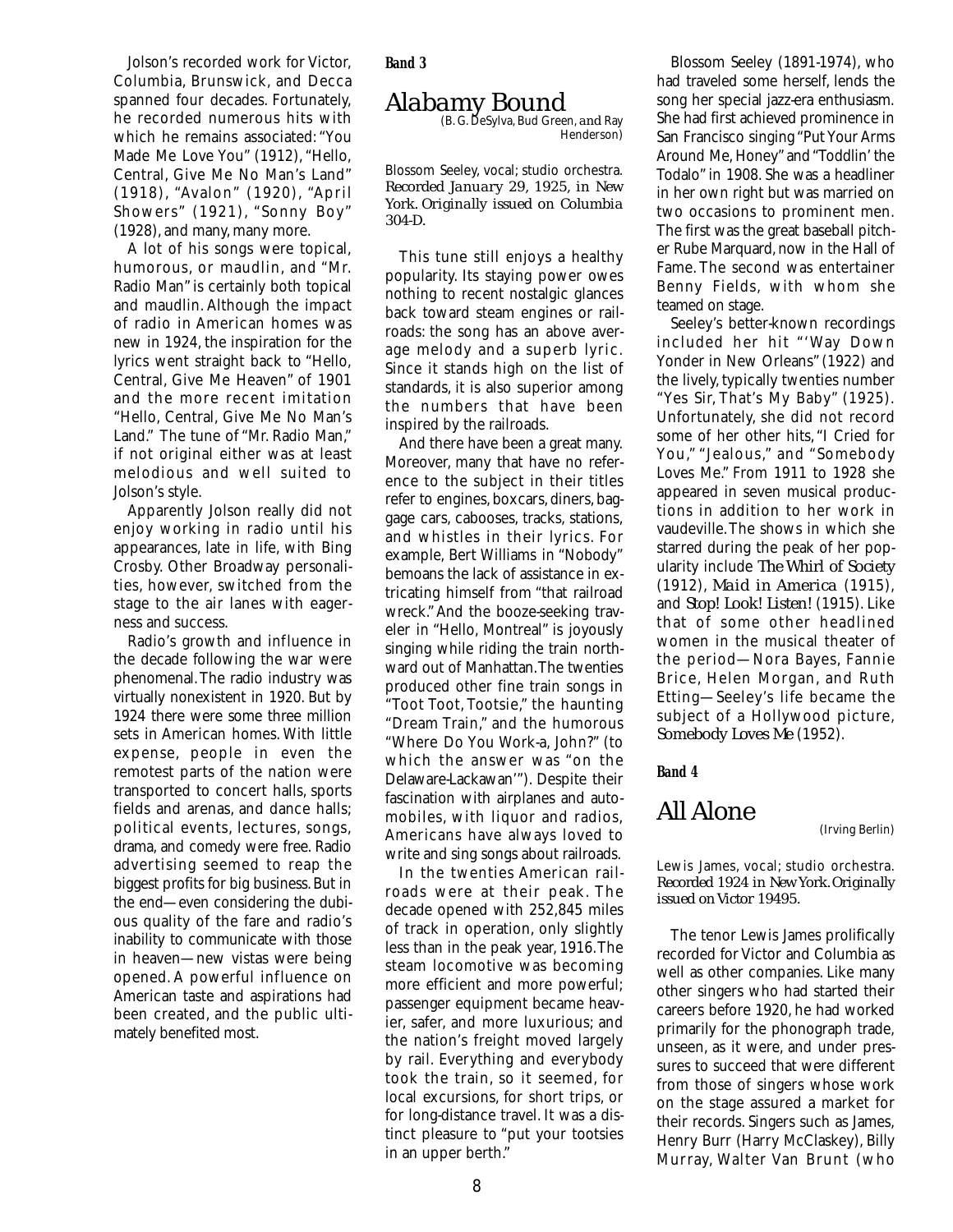changed his last name to Scanlon), and Harry Macdonough were among those whose names were learned principally through credit lines on record labels.These singers made occasional tours, but this was to sustain record sales at a level probably already won by good performances on discs and cylinders.

By the middle twenties, however, this changed for James and a few of his colleagues. As the Revellers which included Franklin Baur, Elliot Shaw, Wilfred Glenn, and Ed Smalle—James and his friends found their success enlarged by work in radio and vaudeville. They even toured England in 1926. On Columbia this group was known as the Singing Sophomores and on Brunswick as the Merrymakers.

James, a native American, had worked to some extent locally in concerts and in churches and was active in recording from well before World War I. He had received a blurb in Victor's 1925 catalogue which stated, in part:"He sings with great feeling and in the most simple of styles, both in the joy and the tragedy of being."

That assessment was borne out by James's recording of "All Alone." This lovely song, though not particularly inventive for Berlin, shows a quiet sensitivity and tenderness for the situation described by the lyrics and the mood established immediately by the opening words. And although the telephone is an important part of the setting, this song is anything but the typical ditty inspired by a gadget.

The lyrics' appeal goes beyond the immediate depression of a lover's loneliness. The words delineate something that was being felt increasingly in a country that had grown crowded with people and things.After all, it was still personal relationships that mattered most relationships that, even in the most populous cities, became painful when contact was lost, when the telephone did not ring. (A full disc devoted to Irving Berlin is New World Records NW 238.)

**Band 5**

## *The Little White House (at the End of Honeymoon Lane)*<br>(Eddie Dowling *and James E Hanley*)

"Frank Harris" (Irving Kaufman), vocal; Howard Lanin and His Orchestra. *Recorded October 1, 1926, in New York. Originally issued on Columbia 762-D.*

During the first third of this century most Americans took the dream of owning a home seriously. The basic dream was often supplemented by a desire to reside quietly, away from the overcrowded, older, dirtier city. Such dreams came true for many during the prosperous years of the postwar decade. The fantasies were not diminished because everyone else seemed to have a little white house in the new developments or that green blinds and white gates were to be seen everywhere. Inside the little white houses were mass-produced sofas, chairs, dining-room sets, bedroom suites, kitchen ranges, wall and floor coverings, electrical fixtures, and bathtubs and flush toilets, all of standard patterns. Could one really be an individual, with so much sameness?

It did not matter. People clung to the notion that one's own home was unique. To a large extent they were right.And the desire to live in moderate isolation still persists vigorously. Relatively lower-priced homes and mortgages at reasonable rates, however, provided honeymooners of the twenties with better opportunities to translate into reality their dreams for a home "on the outskirts of town" (the phrase is virtually without meaning in today's megalopolis).

Despite its spare lyric content, "The Little White House" conveys the sense of joy in having the best of all domestic worlds: privacy at the end of Honeymoon Lane and an entrance that would welcome one's close friends and perhaps even a few genial strangers. It was the commuter's idea of the house by the side of the road.The image created by the song's simple words, together with the equally simple step-wise melody, gave the number an appeal that carried beyond its original theatrical setting.The song, well recorded, was a hit.

It was the title number for the musical *Honeymoon Lane,* a substantial success that opened at the Knickerbocker in New York on September 20, 1926, and ran for 353 performances. Eddie Dowling (Joseph Nelson Goucher; 1894- 1976), the show's lyricist, also wrote the book and starred in the production. Dowling had begun his successful acting career in 1909, toured England, and debuted in New York in the *Ziegfeld Follies of 1917,* and is perhaps best remembered for his performance as Tom, Laura's brother, in the first production of Tennessee Williams' *Glass Menagerie* in 1945. He was a prolific lyricist and enjoyed success as author or coauthor of other productions, *Sally, Irene and Mary* (1922) and *Thumbs Up* (1934) among them. He earned a Pulitzer Prize and the New York Drama Critics Circle Award for *The Time of Your Life* in 1939. Evidence of Dowling's talent is apparent in the effective economy of words in "The Little White House."

The composer, James F. Hanley (1892-1942), was also prolific, and wrote essentially although not exclusively for Broadway.Among his many melodies that became standards are Indiana" (1917), "Rose of Washington Square" (1920),"Second Hand Rose" (1921), "Just a Cottage Small"' (1925), "Little Log Cabin of Dreams" (1928), and "Zing! Went the Strings of My Heart" (1935).

The big sound of Howard Lanin's orchestra echoes the trend of larger dance bands of the second half of the twenties, but this band is a bit smoother than most, and it is easy to understand why his group was a favorite of New York society. Howard's brother Sam recorded hundreds of tunes for many record companies and is the best remembered of this musical family (there were also Joe and Lester). The singer, identified on the Columbia label as Frank Harris, is Irving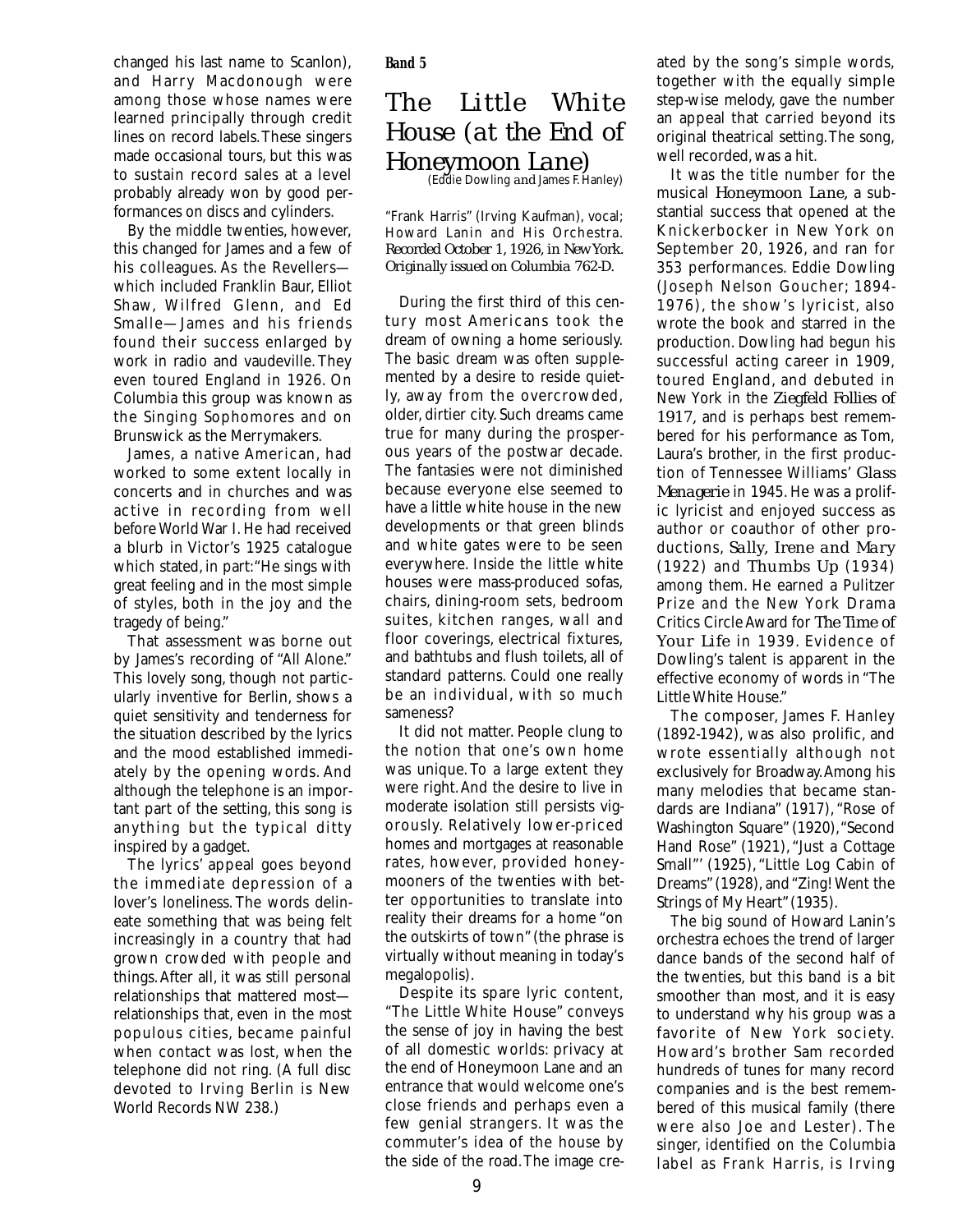Kaufman, a veteran who had appeared on stage and had recorded as a member of the Avon Comedy Four as early as 1916. Throughout his career he sang with the good diction and full volume associated with the theatrical style prevalent before the use of loudspeakers. On occasion he sang duets on record with his brother Jack, and both Kaufmans always gave the impression that they totally enjoyed their work.

There is scarcely a pre-1930 record company for which Irving Kaufman did not work. Unfortunately, there is no complete list of his records. Frequently the record labels did not identify him, although, like Henry Burr's or Billy Murray's, his voice is fairly easy to identify. Kaufman sang any type of song with seeming ease with any type of band. He was reputed to have perfect pitch and the ability to work without special preparation or arrangements. As a consequence he was much in demand for providing the vocals for groups that were patched together for making records. His singing style, if powerful like Jolson's, seemed lighter and was just right for novelty numbers such as this.

#### **Band 6**

## *Lindbergh (the Eagle of the U.S.A.)*

(Howard Johnson *and* Al Sherman)

Vernon Dalhart, vocal; studio orchestra. *Recorded May 23, 1927, in New York. Originally issued on Victor 20674.*

"Event" songs are generally not among Tin Pan Alley's most significant work but have had more importance (as music and as statements in popular literature) in the field once known as hillbilly. For some reason, the best of those were usually composed in commemoration of the more spectacular train wrecks. Alleymen wrote many songs about morbid happenings such as the sinking of the *Titanic* or the death of well-known people like Enrico Caruso or Rudolph

Valentino, but as a rule such tunes should have remained unwritten.

Charles A. Lindbergh's nonstop solo flight from New York to Paris in 1927 was, to Americans, the most glorious event of the decade because of its significance in terms of technological success and personal courage and achievement. Americans could well appreciate the magnitude of young Lindbergh's triumph, for millions had made the Atlantic crossing as immigrants aboard slow steamships. Many Americans had also crossed the ocean—both ways—on troop transports less than ten years before. Lindbergh's airplane, *The Spirit of St. Louis,* was soon enshrined at the Smithsonian Institution, a reminder of the accomplishment and a symbol of encouragement for anyone who would aspire to do great deeds in a peaceful world.

Would it be unfair to expect such an event as Lindbergh's flight to have inspired an enduring song, an anthem? Sigmund Spaeth in *A History of Popular Music in America* (see Bibliography) expressed disappointment that of more than a hundred songs written to celebrate Lindbergh's feat, not one was remembered twenty-one years later. Spaeth was probably correct in assuming that these tunes were ground out purely for profit. On the other hand, the mere fact that more than a hundred were inspired by the event seems rewarding enough, no matter what the motivation. If Lindbergh's flight failed to inspire quality in these songs, the event's musical statistics are certainly gratifying.

In the rush, Vernon Dalhart (Marion T. Slaughter; 1883-1948) recorded "Lindbergh (The Eagle of the U.S.A.)" for Victor. Dalhart had been born in Jefferson, Texas, and had composed his stage monikor by combining the names of two Texas towns. Among his many records the best seller by far was "The Prisoner's Song" coupled with "The Wreck of the Old 97" on Victor. Recorded originally in 1924, they were remade when electrical recording was introduced.The 1920

Victor catalogue describes Dalhart as "one of the best light-opera tenors in America," a statement that might surprise many who remember him principally for his commercialized country songs on record. This ex-cowboy had, however, appeared on stage professionally in 1912 and had worked with the Century Theater Company in New York. In many of his recordings, Dalhart's Texas twang—veneered onto his schooled voice—lent an individuality to his performances that set him apart from other phonograph artists during his most active period, the decade following 1917. Most listeners found his style quite pleasing.

#### **Band 7**

## *Henry's Made a Lady out of Lizzie*

(Walter O'Keefe)

The Happiness Boys, vocals; studio orchestra. *Recorded 1928, probably in New York. Originally issued on Victor 21174.*

In 1928 over twenty-one million registered cars were traveling on the nation's streets and highways. In that year alone the nation's factories reported that almost four million cars had been sold. Although prosperity was continuing, as auto sales indicated, the trend was toward lighter, cheaper vehicles. Many of the improvements previously available in the more expensive models were now being incorporated as standard equipment in the more economical cars.

In 1927 Ford had faced lagging sales and phased out production of its Model T—the storied Tin Lizzie—after mass-producing them since 1908. When the last one rolled off the line, on May 14, someone calculated that 15,007,033 had been built. Ford took about six months to change its tools and production lines and then introduced the Model A, a car that seems more attractive and durable today than it did even then.

This is not to say that many were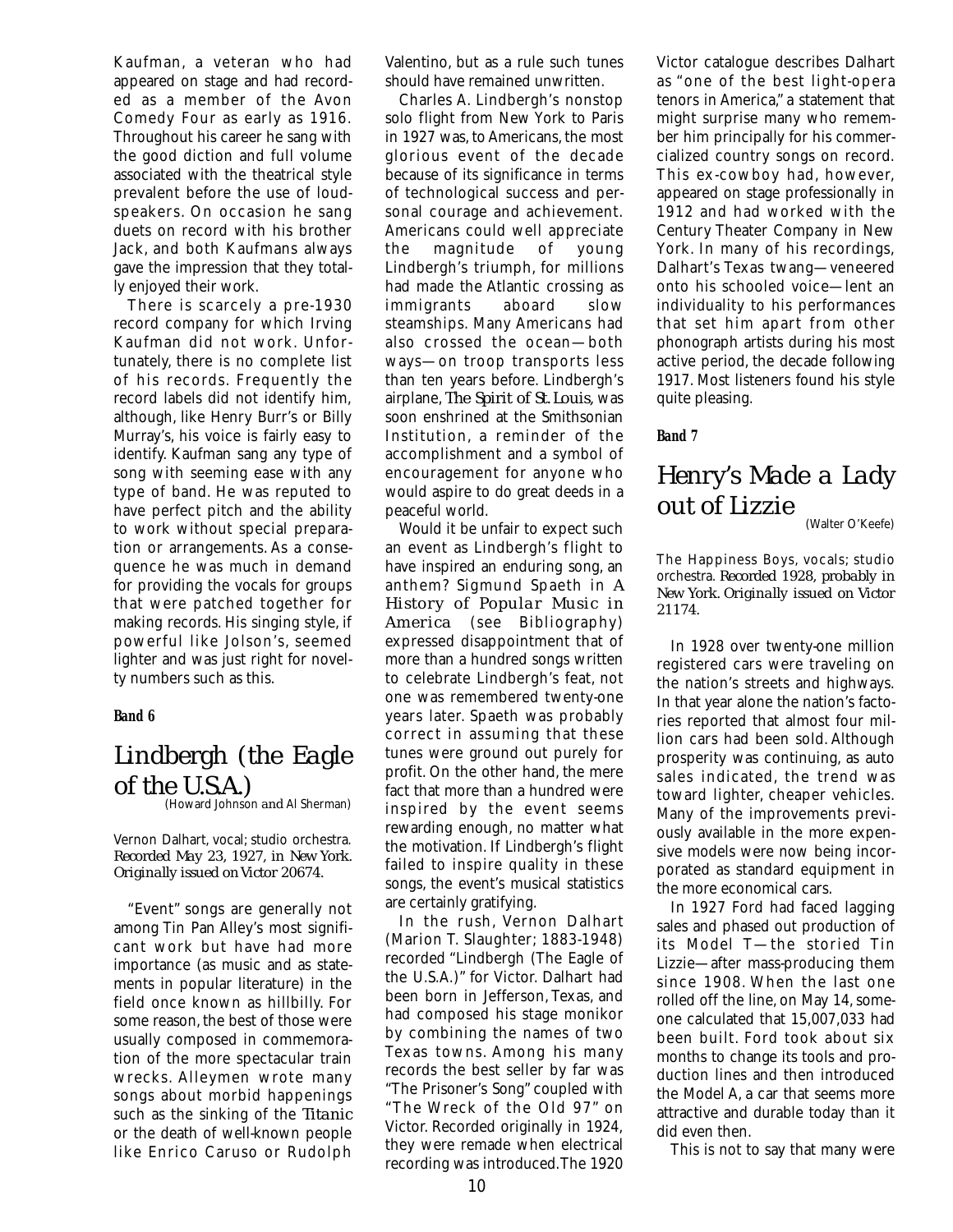not greatly impressed with the new Ford at the time. Walter O'Keefe, a nightclub and vaudeville entertainer who would later perform "The Man on the Flying Trapeze" and the zany "Tatooed Lady," decided to sing the praises of the new Ford early in 1928 by composing "Henry's Made a Lady out of Lizzie," an exaggerated, inaccurate, but entertaining pastiche whose tempo moved as quickly as the new cars. O'Keefe made a recording of his song at Victor, but the company chose not to issue it.

The spirited version here was well handled by the Happiness Boys, Billy Jones (William Reese Jones; 1889-1940) and Ernest Hare (1883-1939). Both artists had appeared on stage and made numerous records before becoming partners in 1921 as a result of a successful test record.They soon were regularly featured on radio, becoming one of the top acts during the new medium's first decade. Jones and Hare had a half-hour show for Happiness Candy when network radio was introduced in 1926 and continued together until Hare's death. Their theme, "How Do You Do?"—which they recorded for Brunswick—was for nearly two decades among the best-known musical signatures in broadcasting. Although limited essentially to the pre-Depression years, their records included many novelty and flapper numbers such as "Collegiate" "Thanks for the Buggy Ride" "She Knows Her Onions," and "She's the Sweetheart of Six Other Guys."

#### **Band 8**

## *If I Had a Talking Picture of You*

(B. G. DeSylva, Lew Brown, *and* Ray Henderson)

Belle Baker, vocal; studio orchestra. *Recorded October, 1929, in Los Angeles. Originally issued on Brunswick 4550.*

"Black Bottom," "Broken Hearted," "You're the Cream in My Coffee," "Button Up Your Overcoat,""If I Had a Talking Picture of You": all were by B. G. "Buddy" DeSylva, Lew Brown, and Ray Henderson. This songwriting partnership of seven years duration (beginning in 1925) provided some of the most memorable songs of the decade. DeSylva and Brown's lyrics were good to excellent and on occasion arresting. They combined simple words and homely expressions into phrases that have become part of our daily language. Henderson's melodies still rattle around in the mind's ear after half a century. His tunes were often fluid yet constructed with musical logic and with areas for breaks that gave jazz musicians ideal opportunities for inventive embellishment and variation.

Belle Baker (1895-1957) was a top performer in vaudeville who could command \$2,500 a week as a headliner. She appeared in *Vera Violetta* (1911), the short-lived *Betsy* (1927), and the film *Song of Love* (1929). Her recordings—mainly ballads were made from 1919 to 1940 for several companies, including Pathé, Victor, and Brunswick. Nine masters were recorded in London in 1935 while she was on tour working in cabarets and music halls. Although top box-office, Baker never gained the appeal of Tucker, Bayes, or Etting. But her style was engaging, and she provides a good example of it in "If I Had a Talking Picture of You,"one of the big hits of 1929 and a superior song about a wonderful technological innovation.

This tune about the talkies seems an apt choice to close this survey of topical songs that contributed to the democratization of American taste.The ultimate impact of sound motion pictures—a revolutionary development in entertainment was not to be properly assessed until the next decade. What was clear was that by the end of 1929 silent movies had become as passé as prosperity.

Many Americans would rank 1929 as the most significant year of the century. Something came to an end that year, something more important than the termination of the wild ride on the stock market, though the end of the ride—the

Crash—soon became recognized as the punctuation, the period.

It was somewhat like the start of Prohibition. But it was also a great deal more. Looking back from the end of 1930, the greater change was clearly discerned. Events could not be reversed; the former essence could not be recovered.

If the confidence of the prewar years had been lost with Prohibition, the twenties had seen the emergence of something in the nature of a new faith.This had been nurtured by plenty of jobs in the cities. Farmers had their problems, true, but many moved to town.The faith was nurtured not only by wages but by the proliferation of mass-produced things on a scale undreamed of. And most of these things were real improvements: better roads, automobiles, and trucks; better and faster trains; better plumbing and heating; a better diet; better mail service; more electrification, telephones, and radios; better tractors and reapers; better housing, schools, and hospitals.

There was, moreover, a renewed faith in people and the individual. It could take the form of publicly expressed adulation of Rudolph Valentino or Babe Ruth, Charles Lindbergh, or Samuel Gompers. If Al Capone had grown powerful, Edison still lived and Toscanini was just arriving. The preoccupation with personalities during the decade went much deeper than hero worship and did not entirely spring from a self-satisfaction gained vicariously from the material things that had been produced not only numerously but well. No generation was that naive or that stupid.This faith was a trust in the abilities of the people who had produced these things and had overcome difficulties to achieve not only on a grand scale but with excellence. Americans had developed not a perfect but a better faith in themselves and in each other. That was the essence of the twenties.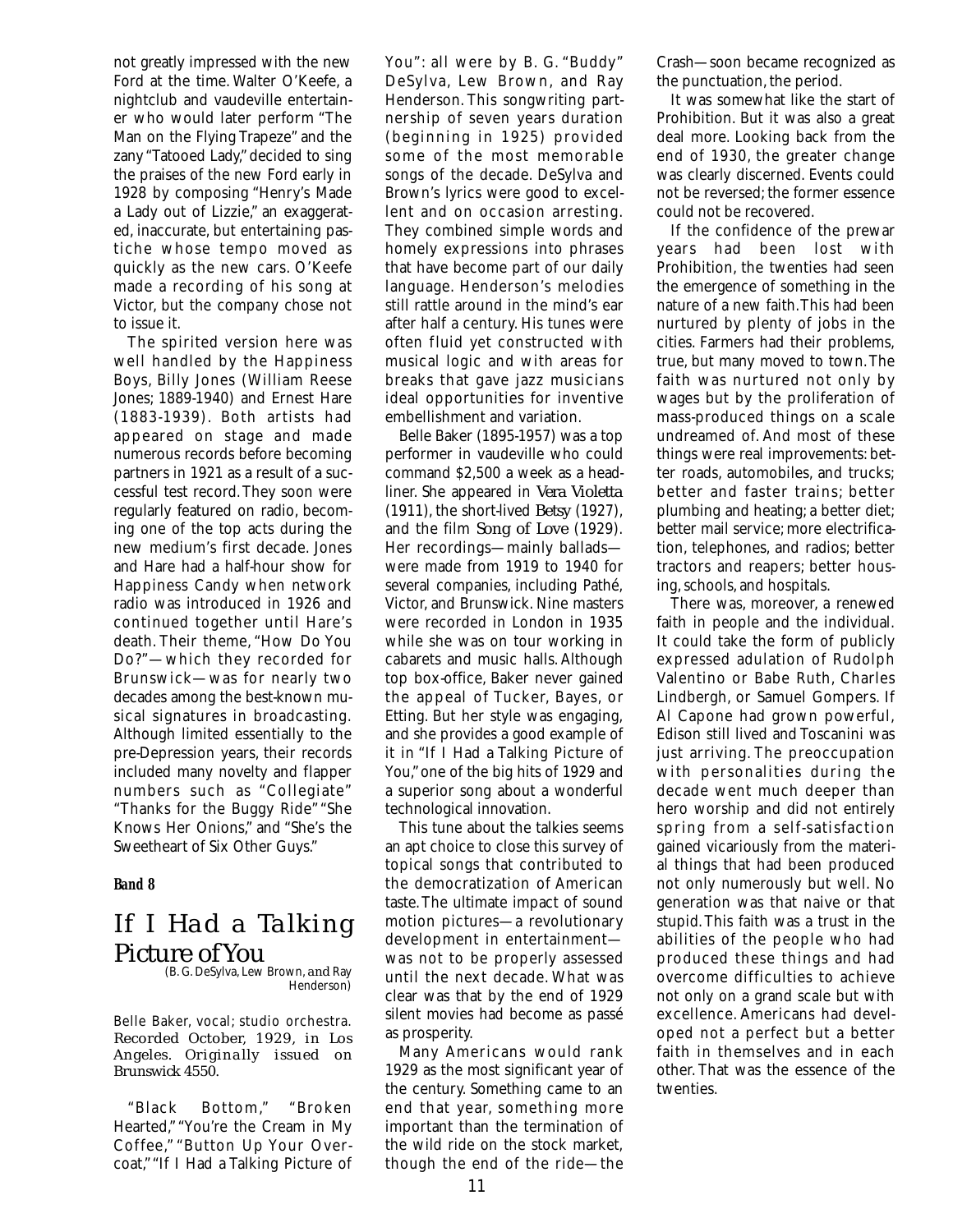#### **SELECTED DISCOGRAPHY**

#### **ARCHIVAL REISSUES ON LONG-PLAYING RECORDS**

This includes reissues on twelve-inch monaural and stereophonic records that have become commercially available since 1965.These are essentially composed of material usually classified as popular, and vocal selections dominate. Some items normally classified as jazz, blues, dance, or country are included if reissued selections have a topical or thematic orientation. Most of the material was originally recorded before 1930.

Commercially reissued records are not usually programmed within the cutoff dates of this album. Commercial LP reissues often showcase particular artists or orchestras—a perfectly logical way to approach reissues, but one that sacrifices opportunities to view original work in broader contexts.To re-create a context, it is often necessary to assemble and handle a lot of records that contain numerous tracks that do not apply to the task at hand. Despite such drawbacks, the reissues cited below will amplify the recorded program offered here, which is also restricted—by its brevity.

The greatest disappointment in commercially reissued original works is the scarcity of recordings from before 1925. Before mid-1925 records were made by the acoustical method.Apparently the narrower range of fidelity of the earlier recordings has suggested to some that the performances lacked quality. Obviously fidelity and performance are two different things. For that matter, early commercial acoustic discs were very well recorded, and present-day electronic reproduction systems have been able to render the pre-1925 recordings very satisfactorily. Fortunately, more material from before 1925 is being reissued, but the richness of those archives still remains largely unavailable on LP.

Works reissued under the two large parent companies, Columbia and Victor, appear first; the others follow alphabetically.

#### **Columbia**

- C2L-24. *Stringing the Blues.* Eddie Lang and Joe Venuti. Includes "In the Bottle Blues" (Lang,Williams, and Oliver). Joe "King" Oliver, Eddie Lang, Lonnie Johnson, Clarence Williams, and Justin Ring are the instrumentalists heard on the Prohibition song, recorded in 1928.
- C3L-35. *The Original Sound* of *the 20's.* Various artists, including Irving Kaufman, Blossom Seeley, Bix Beiderbecke, Seger Ellis, and George Gershwin, are heard on songs by Irving Berlin, the Gershwin brothers, Jerome Kern, DeSylva-Brown-Henderson, and Walter Donaldson. Ruth Etting sings "Button Up Your Overcoat," and Cliff "Ukelele Ike"Edwards does "Sunday."
- CL-2830. *Paul Whiteman and His Orchestra.* Note especially "Get Out and Get Under the Moon," sung by a quartet composed of Bing Crosby, Jack Fulton, Charles Gaylord, and Austin Young on May 22, 1928.
- CE2E-201. *The Bing Crosby Story.* Bing's version of "If I Had a Talking Picture of You" (October 16,1929) is only one among thirty-two worthwhile numbers.There are songs by Cole Porter, Richard A.Whiting, and Oscar Levant.
- CL-855-58. *The Bessie Smith Story.* In this four-volume reissue are plenty of songs with topical orientation. Smith was magnificent singing any song and is at her best doing "The Gin House Blues,""Me and My Gin,""Take Me for a Buggy Ride,""Send Me to the 'Lectric Chair,""Shipwreck Blues," and "Empty Bed Blues."
- ML-5050. *The Original Recordings* of *Ruth Etting.* She does her revival of the Nora Bayes-Jack Norworth hit "Shine On, Harvest Moon." Etting's well-remembered "Ten Cents a Dance" is an elegant recording also included here.

#### **Victor**

- LPM-1649. *The King* of *New Orleans Jazz: Jelly Roll Morton.* The famed Red Hot Peppers that Morton assembled for some of the finest recordings ever made at Victor. Like other composers of his day, Morton gave his song titles added appeal by using the names of common things. How much these objects really inspired a man of Morton's genius may not matter much, but the titles are of interest:"The Pearls,""Steamboat Stomp,""Sidewalk Blues,""Cannon Ball Blues" (which also credits Charlie Rider and Marty Bloom).This collection also includes Charles Luke's "Smokehouse Blues,"W.C. Handy's "Beale Street Blues," and Morton's "Kansas City Stomps."
- LPV-532. *The Railroad in Folksong.* All within the stated theme, and all worthwhile.Vernon Dalhart's electrically recorded version of "The Wreck of the Old 97" (remade on March 18, 1926) is included.
- LPV-534. *Women* of *the Blues.* Lizzie Miles recorded an absolutely marvelous number in "Electrician Blues" just a few months after the Crash.
- LPV-538. *Stars of the Silver Screen.* Includes "He's a Good Man to Have Around" by Sophie Tucker and "Love (Your Magic Spell Is Everywhere)" by the outstanding matinee idol Gloria Swanson. Fannie Brice is also represented.
- LPV-540. *Jugs, Washboards and Kazoos.* "Overseas Stomp (Lindbergh Hop)," as performed here by the Memphis Jug Band, is a potential contender as a good Lindbergh number of lasting interest, with references in the vocal to "Lindy Bird" and the like.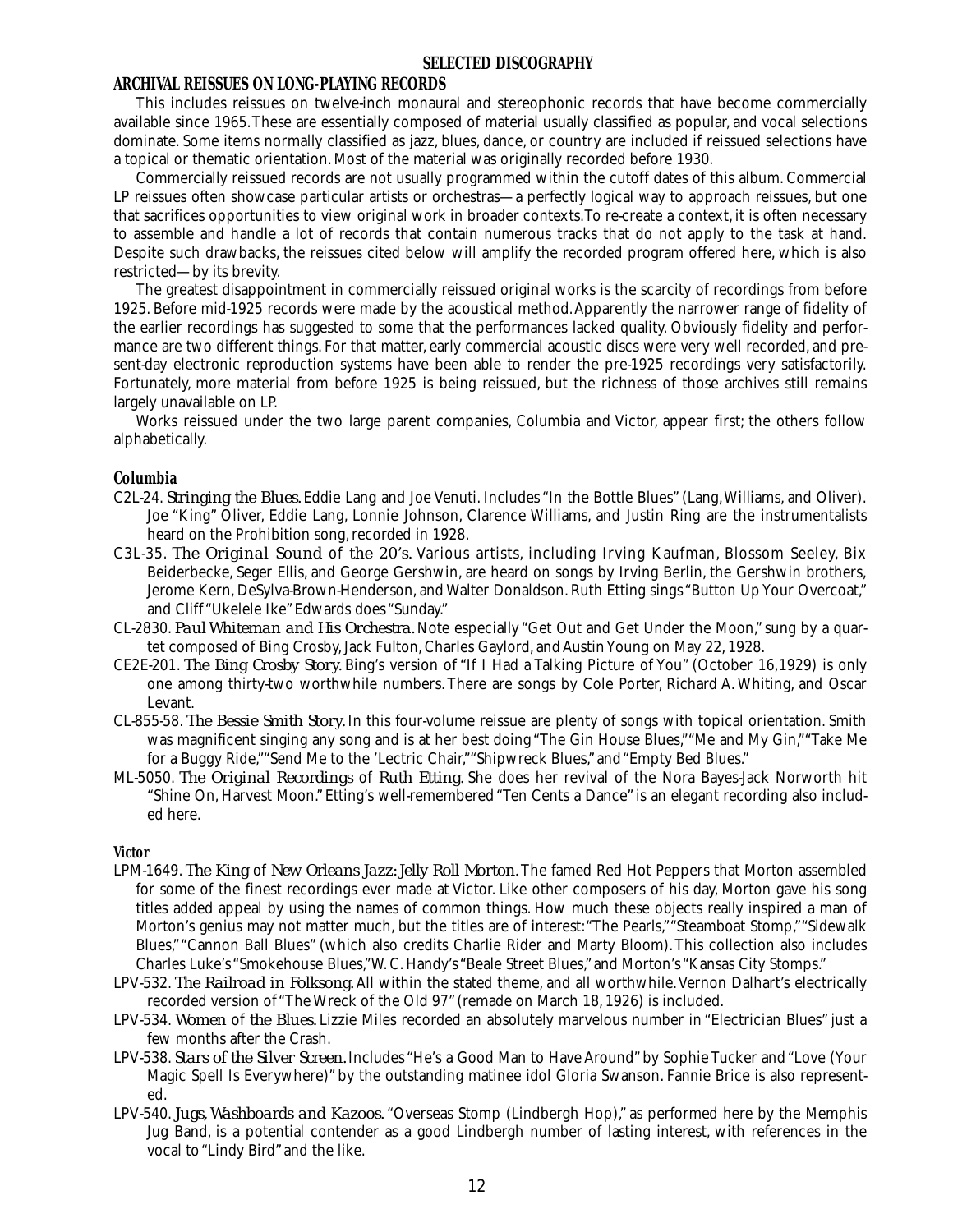- LPV-554. *Waring's Pennsylvanians.* Includes two topical songs of some nuisance value and extremely dubious quality:"Any Ice Today, Lady?" (1926) and "I've Never Seen a Straight Banana" (1927).Two others present are much better: an acoustical side,"Nashville Nightingale" (1924), and "Sleep" (1928).
- LPV-557. *1926.* One of several good reissues in this series, which includes *1927* and *1928.* Unfortunately, the emphasis on the electrical-recording period skews the total impression in an otherwise excellent survey of twenties music and performances. One feels that there should have been a reissue for each year of the decade. On this one there is a fine "Sunday," sung by the Keller Sisters and Lynch with the great Jean Goldkette Orchestra, and the engaging "Little White House (at the End of Honeymoon Lane)," sung by Tom Waring with his brother Fred's dance band.
- LPV-560. *Originals: Musical Comedy, 1909-1935.* An excellent, fast-paced survey of original material of the sort that should be kept in print at all times. It provides the rare opportunity to hear Blanche Ring singing "I've Got Rings on My Fingers" (June 24, 1909) and Nora Bayes and Jack Norworth doing "Mister Moon-Man,Turn Off the Light" (April 24,1911). Al Jolson has a song from *Vera Violetta,* in which he starred in 1911. Elsie Janis, Fannie Brice, Beatrice Lillie, Helen Morgan, Eddie Cantor, and the team of Noble Sissle and Eubie Blake are also heard to good advantage.
- LPV-561. *Fannie Brice/Helen Morgan.* Brice's startling and haunting "Song of the Sewing Machine" (1927) is the outstanding contribution to this collection of her recordings, although "My Man" (1927) is also a treat. Morgan's songs from her Broadway shows largely provide the answer to why she was a legend in her time.

#### **OTHER LABELS**

- Audio Rarities LPA-2290. *They Stopped the Show.*Another superior collection drawn from the early archives of the acoustical-recording period. It has work by Weber and Fields, George M. Cohan, Nat Wills, and the fabulous Eva Tanguay—her only known recording of "I Don't Care."The other standout is Bert Williams'"Nobody," the version made for Columbia in 1913 but incorrectly ascribed in the notes to 1915.
- Biograph BLP-C11. *Ruth Etting.* "You're the Cream in My Coffee," the charming "Glad Rag Doll," and "Button Up Your Overcoat," all from 1929.The accompaniment on these and the Etting records previously cited was usually by well-known jazz instrumentalists.
- Pelican LP-102. *Stars of the Ziegfeld Follies.* Eddie Cantor, Nora Bayes ("Has Anybody Here Seen Kelly?"), Bert Williams ("Nobody" again), Will Rogers (a spoken "Timely Topics"), Van and Schenck ("Mandy"), John Steele, Helen Morgan, and Franklin Baur ("Florida, the Moon and You").An excellent collection that includes many selections made in the acoustical period.
- Totem 1010. *"Broadway Al":Al Jolson.* A good showcase of Jolson before his electrical-recording years, when he was at the height of his early popularity. Includes "Sister Susie's Sewing Shirts for Soldiers" (1914), "Toot,Toot, Tootsie" (1922), and "Waiting for the Evening Mail" (1923).The other recordings also fall between 1914 and 1923 and include his well-known "Avalon," a song from *Sinbad* (1920).

#### **New World Records**

The anthologies listed below contain rare, out-of-print recordings that have not been available for decades. Each album includes multi-page program notes that not only discuss the composers and the performers but also the historical events and social environment that influenced the music and lyrics. Bibliographies and discographies are also included.

- NW 270. *Brother, Can You Spare a Dime? American Song During the Great Depression.* The varied emotions ranging from optimism to protest—felt by the people during the Depression years, reflected in popular hits interpreted by Bing Crosby, Rudy Vallee, Kenny Baker, Dick Powell, and Shirley Temple; as well as Big Bill Broonzy, Uncle Dave Macon,Woody Guthrie, and Pete Seeger. Program notes by Charles Hamm, musicologist and authority on American popular music.
- NW 215. *Follies, Scandals, and Other Diversions: From Ziegfeld to the Shuberts.* A survey of Broadway revues from the *Ziegfeld Follies of 1921* through the George White *Scandals of 1939* and *The Straw Hat Revue* (1942). Performers include Bert Williams, Fannie Brice, Gallagher and Shean, Libby Holman, Danny Kaye, and Carmen Miranda. Program notes by playwright and critic George Oppenheimer.
- NW 248. *The Music Goes Round and Around: The Golden Years of Tin Pan Alley 1930-1939.* Great songs performed by the stars who created them or made them famous. Includes such artists as Bing Crosby, Connee Boswell, Mildred Bailey, Guy Lombardo, Martha Raye, and Ella Fitzgerald. Program notes by Nat Shapiro, record producer, author, and compiler of the six-volume *Popular Music:An Annotated lndex of American Popular Song from 1920 to 1969.*
- NW 238. *The Vintage Irving Berlin.* Songs from 1918 to 1935: performed by the composer, Grace Moore,Al Jolson, Ruth Etting,Clifton Webb, Ethel Merman,Ginger Rogers, and others.Program notes by George Oppenheimer.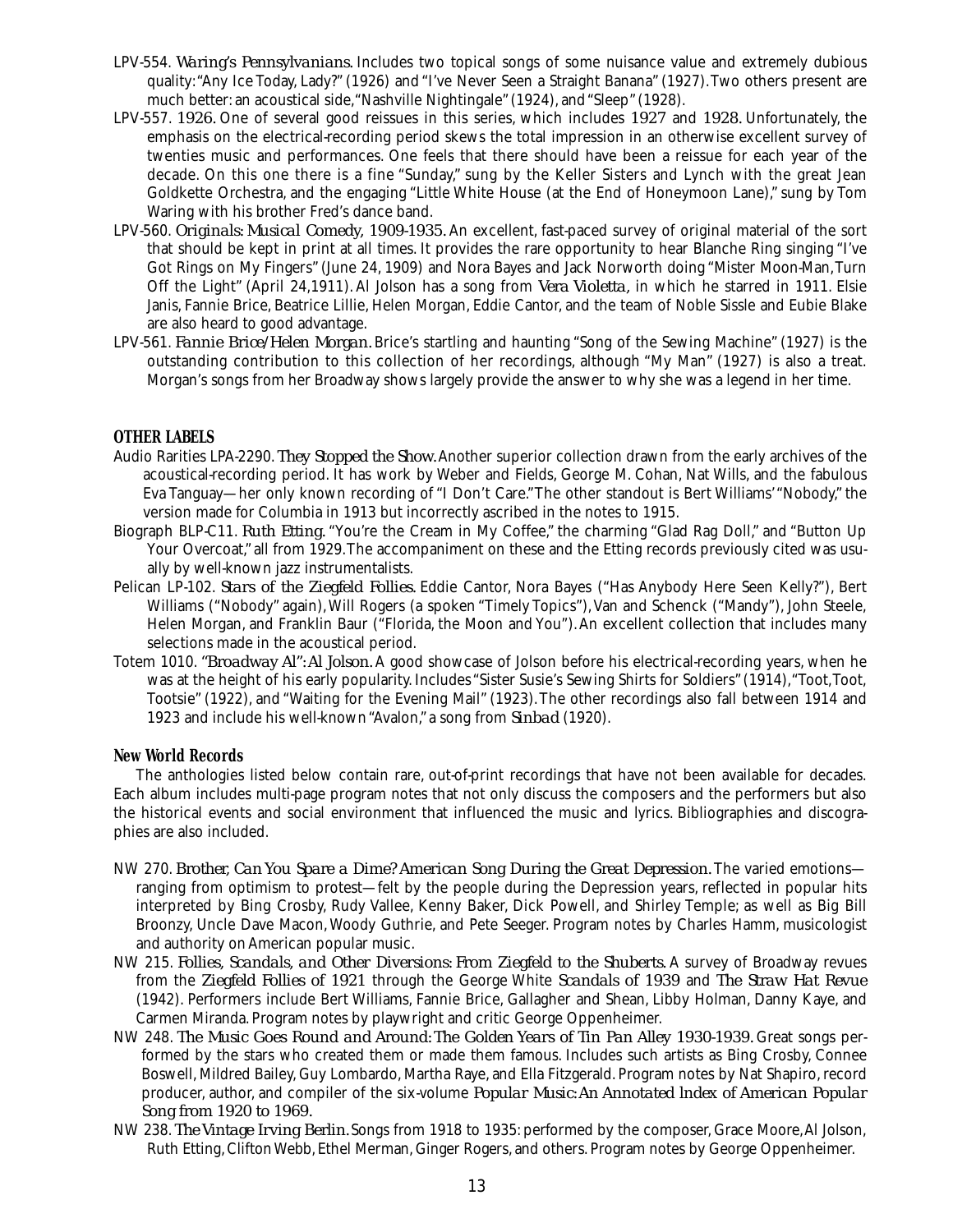- NW 240. *Where Have We Met Before? Forgotten Songs from Broadway, Hollywood, and Tin Pan Alley.* Songs written between 1931 and 1947 that should have made the hit parade but didn't. Composers represented include Richard Rodgers,Vernon Duke, Harold Arlen, and Jerome Kern; interpreters range from Fred Waring and Eddie Duchin to Judy Garland. Program notes by composer Milton Babbitt.
- NW 279.*Yes Sir, That's My Baby:The Golden Years of Tin Pan Alley 1920-1929.*The first of a two-record (see NW 248, above) anthology. Performers include Al Jolson, Ethel Waters, Sophie Tucker, Blossom Seeley, Ruth Etting, Paul Whiteman, and Louis Armstrong. Program notes by Nat Shapiro.

#### **ORIGINAL RECORDINGS**

These items—no longer in issue—are not as obscure as one may believe.They can be found in some of the larger libraries and in many private collections. Most collectors are helpful to students.

#### **Steamboats**

"Steamboat Bill" (1910).Irving Kaufman,Columbia A-2809.Collins and Harlan,Victor 16937. "Waiting for the Robert E. Lee" (1912). Heidelberg Quintet,Victor 17141.

#### **Railroads**

"Casey Jones" (1909).Irving and Jack Kaufman,Columbia A-2809.Billy Murray, American Quartet,Victor 16483.

"When the Midnight Choo Choo Leaves for Alabam'" (1912). Collins and Harlan, Columbia A-1246 and Victor 17246.

"Toot,Toot,Tootsie" (1922). Al Jolson,Columbia A-3705.Billy Murray and Ed Smalle,Victor 19006.

"Choo Choo (Gotta Hurry Home)" (1924). Gene Austin,Vocalion 14916.Van and Schenck,Columbia 197-D.

"Dream Train" (1928-29). Ford and Glenn,Columbia 1720-D.

#### **Automobiles**

"In My Merry Oldsmobile" (1905).Billy Murray,Victor 4467.

"The Little Ford Rambled Right Along" (1914-15). Arthur Fields (later remade by Frank Crumit; same no.), Columbia A-1754.Billy Murray,Victor 17755.

"Gasoline Gus and His Jitney Bus" (1915). George O'Connor,Columbia A-1806.American Quartet,Victor 17838.

#### **Airplanes**

"Up,Up,Up in My Aeroplane" (1909). Hayden Quartet,Victor 16340.

"Going Up (You Start to Sway)" (1917-18). Gems from *Going Up,* Victor 35672.

"Wait Till You Get Them Up in the Air, Boys" (1919).Billy Murray,Columbia A-2794 and Victor 18628.

"Poor Little Butterfly Is a Fly Girl Now" (1919). Belle Baker, Pathé 22208.

"Lucky Lindy" (1927). Male quintet with Nat Shilkret and the Victor Orchestra, Victor 20681.

"Mister Aeroplane Man" (1927). Vaughn DeLeath, Brunswick 3683.

#### **Pianos**

"Movin' Man, Don't Take My Baby Grand" (1911). Al Jolson,Victor 17081. "I Love a Piano" (1916).Billy Murray,Victor 17945.

#### **Telephones**

"Hello,Central, Give Me Heaven" (1901).Byron G. Harlan,Victor 4067 and 17447.

"Call Me Up Some Rainy Afternoon" (1910).Ada Jones, Columbia A-855.Ada Jones and American Quartet,Victor 16508.

"Hello,Central, Give Me No Man's Land" (1918). Al Jolson,Columbia A-2542. Edna Brown,Victor 18479.

"Maybe (She'll Write Me—She'll 'Phone Me)" (1924). Dolly Kay,Columbia 70-D.

#### **Topical**

"The Trolley Car Swing" (1912). Elida Morris,Victor 17048.

- "Where the Oceans Meet in Panama" (1914). Irving Kaufman, Victor 17699.
- "How 'Ya Gonna Keep 'Em Down on the Farm?" (1919). Nora Bayes, Columbia A-2687.

"Barney Google" (1923). Arthur Hall with Missouri Jazz Band, Regal 9486.

"Cross-Word Puzzle Blues" (1925). Duncan Sisters,Victor 19527.

"The Flapper Wife" (1925). Gene Austin with the International Novelty Orchestra,Victor 19638.

"I Can't Sleep in the Movies Anymore" (1929).Unknown vocalist with Radio Syncopators, Madison 50051.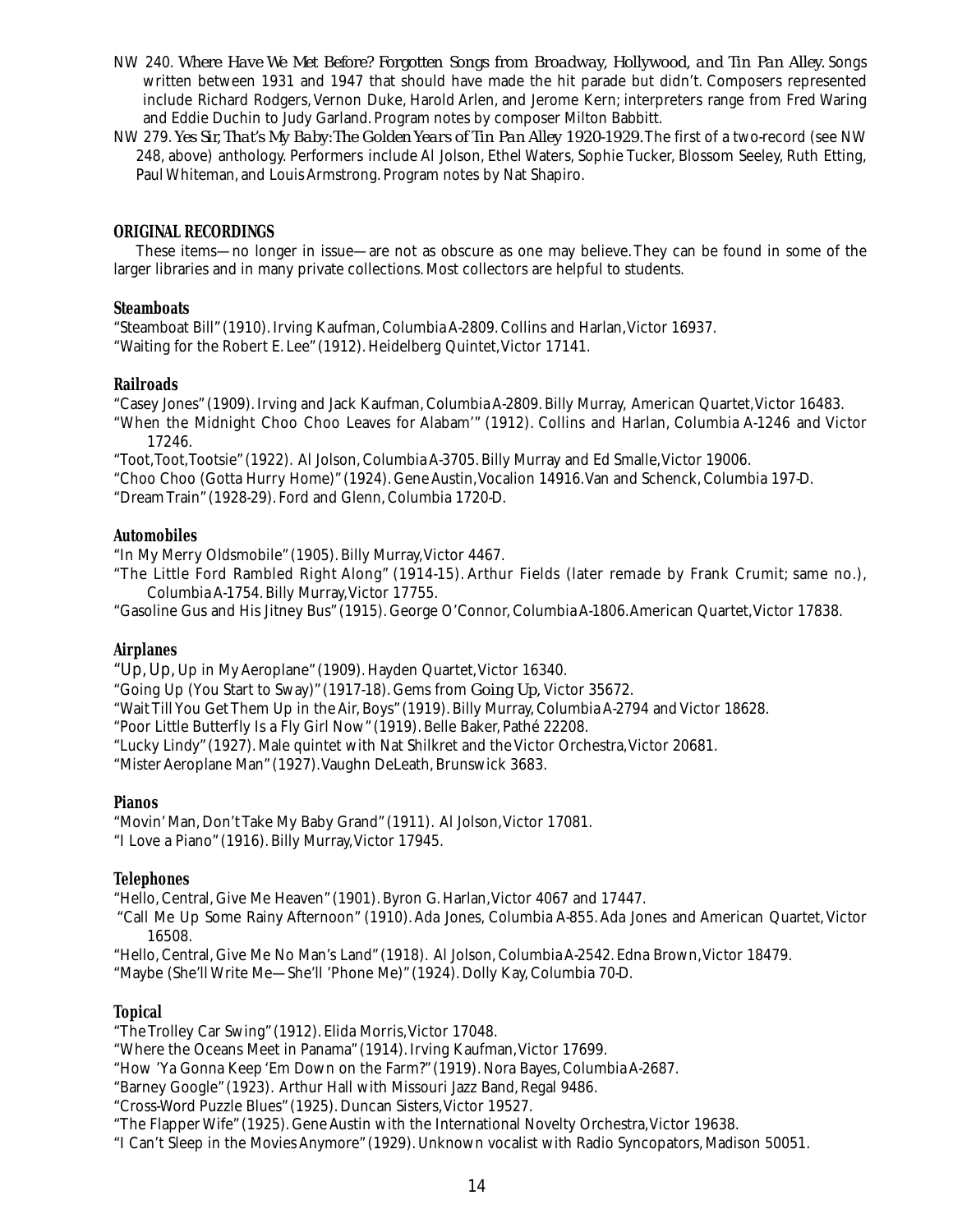#### **SELECTED BIBLIOGRAPHY**

- POPULAR MUSIC (not including works devoted primarily to individual composers, jazz, ragtime, or folk or country music)
- Goldberg, Isaac. *Tin Pan Alley: A Chronicle of American Music.* New York: Ungar, 1961. Updated paperback of original edition of 1930. Still a very useful book. Includes Introduction by George Gershwin and Supplement:"From Sweet and Swing to Rock 'n'Roll"by Edward Jablonski.
- Klamkin, Marian. *Old Sheet Music: A Pictorial History.* New York: Hawthorn, 1975.A good but brief survey with emphasis on cover artwork; well illustrated. Some topical aspects.
- Palmer,Tony. *All You Need Is Love: The Story of Popular Music,* ed. Paul Medlicott. New York: Viking, 1976. An impressionistic but balanced popular history that properly takes into account the profound influence of black music makers.Well illustrated.
- Sablonsky, Irving. *American Music.* Chicago: University of Chicago Press, 1969 (paperback).A brief but scholarly survey that deals with other aspects of American music besides popular tunes.
- Southern, Eileen. *The Music of Black Americans: A History.* New York: Norton, 1971 (available in paperback).A very important scholarly work that brings most aspects of this special but dominant segment of American musical history into one focused piece. Southern gives attention to some previously neglected black writers and performers.
- Spaeth, Sigmund. *A History of Popular Music in America.* New York: Random House, 1948. Reprinted through 1971. Spaeth's well-known monumental work surveys thousands of songs. His perceptive comments are still valuable; his song lists are impressively long and, though incomplete (as one must expect—copyright titles fill volumes), still furnish one of the best starting points for students.
- Whitcomb, Ian. *After the Ball: Pop Music from Rag to Rock.* New York: Simon & Schuster, 1973. Baltimore: Penguin, 1974 (paperback).A very well-written history.The author is sensitive to the many social and professional forces that have influenced songwriting.The role of important performers is given primary emphasis.
- Wilder, Alec. *American Popular Song: The Great Innovators, 1900-1950.* Edited and with an Introduction by James T. Maher. New York: Oxford University Press, 1972. One of the most valuable works on the subject, and undoubtedly the most perceptive from the viewpoint of the songs' compositional content.
- Wilk, Max. *Memory Lane:The Golden Age of American Popular Music, 1890 to 1925.* New York: Ballantine, 1973 (paperback). A charming and valuable, if too brief, pictorial review of sheet music; useful for some topical aspects of American song.

#### **PERFORMERS**

Books and articles on performers are numerous, and biographies of well-known individuals, as single works or in biographical dictionaries, are easily located. Some important information can sometimes be found in the literature dealing with the American drama, musical-theater, film, or radio industries. Former recording artists are often difficult to trace, and a few bare statistics—such as date and place of birth—may be gleaned from almanacs of the period. The following should not be overlooked.

- Gilbert, Douglas. *American Vaudeville: Its Life and Times.* New York: Whittlesy House, 1940. New York: Dover, 1963 (paperback). Invaluable for insights on performers such as Nora Bayes, Nat Wills, Sophie Tucker, and W. C. Fields.
- Pleasants, Henry. *The Great American Popular Singers.* New York: Simon & Schuster, 1974. Other titles by this author are also useful, but this work is of great value for commentaries on singers like Louis Armstrong, Bessie Smith, Bing Crosby, and Ethel Waters, all active in the twenties.
- Seldes, Gilbert. *The Public Arts.* New York: Simon & Schuster, 1956 (paperback). Provides important commentary on many aspects of popular entertainment and the media as well as critical insights into the art of performers such as Jack Benny and Bing Crosby.
- Walsh, Jim."Favorite Pioneer Recording Artists," *Hobbies: The Magazine for Collectors* (a continuing series).This learned author has for many years written on popular singers identified with the early recording industry. Walsh has provided not just the best but the most or the only information in print on certain performers; his articles simply cannot be missed.They also provide important discographical information from time to time.

#### **DISCOGRAPHIES AND THE PHONOGRAPH INDUSTRY**

- Gelatt, Roland. *The Fabulous Phonograph: From Edison to Stereo*. New York: Appleton-Century, 1954; revised edition 1965.An important narrative history of the phonograph industry that includes many insights into the conditions, social and economic as well as technological, that had an impact on recorded music.
- Hoover, Cynthia. *Music Machines—American Style: A Catalog of the Exhibition.* Washington, D.C.: Smithsonian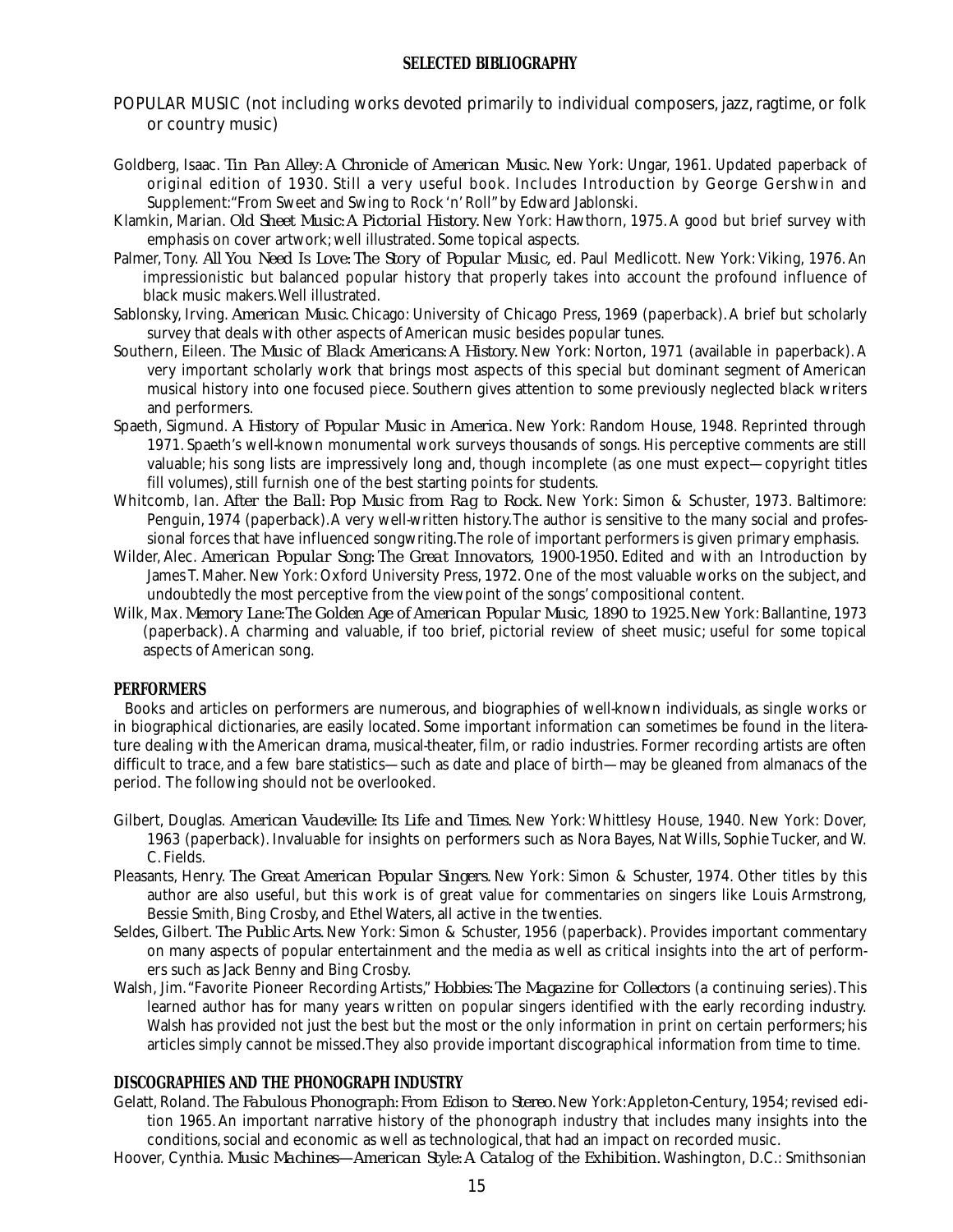Institution Press, 1971. A most informative illustrated survey that goes far beyond a review of machines. A must for gaining a good perspective.

- Kinkle, Roger D. *The Complete Encyclopedia of Popular Music and Jazz, 1900-1950.* 4 volumes. New Rochelle, N.Y.: Arlington House, 1974. An incredibly large survey that deals not only with records but with many aspects of popular music, composers, lyricists, and hundreds of performers.The index is excellent for getting at obscure songs, in either recorded or published form.
- Read, Oliver, and Welch, Walter L. *From Tin Foil to Stereo: Evolution of the Phonograph.* Indianapolis, Bobbs-Merrill, 1959; second revised edition 1976 (paperback). The most detailed recent history of the industry. Primary emphasis on the history of the phonograph's technology.
- *Record Research.* An important journal for many years, still being published by Leonard Kunstadt, 65 Grand Avenue, Brooklyn, N.Y.Includes a catalogue of the popular dance and jazz records issued by Perfect, Pathé, and the Hitof-the-Week company; certain Edison issues; and others. It has valuable information about many recording artists and is as important as Jim Walsh's work cited above for information about pre-World War II records.
- Rust, Brian. *The American Dance Band Discography, 1917-1942.* 2 vols New Rochelle, N.Y.:Arlington House, 1975. A monumental 2,066-page work. Since many vocals were rendered on dance records, this book is indispensable.
- \_\_\_\_. *The Victor Master Book, Vol. 2 (1925-1936).* American edition. Stanhope, N.J.: Allen, 1970. An important discography of all Victor masters for the popular, jazz, and country market during the initial period of electrical recording at Victor.Indexed by both song title and performer. For the period covered,*nothing* is omitted. The first of a projected multi-volume work.
- \_\_\_\_. with Allen G. Debus. *The Complete Entertainment Discography: From the Mid-1890's to 1942.* New Rochelle, N.Y.:Arlington House, 1973.An excellent discography treating the work of those active in vaudeville and musical comedy. Occasional omissions (John Steele and Irving Kaufman, for example) are easily overlooked in praising this truly remarkable and valuable book.

#### **Side One - Total time - 23:19**

| (publ. Jerry Vogel Music Co., Inc.)<br><b>Eddie Morton</b>                                                                                                                                 |
|--------------------------------------------------------------------------------------------------------------------------------------------------------------------------------------------|
| (publ. Warner Bros. Music, A Division of Warner Bros., Inc.)<br>Elida Morris and Sam Ash                                                                                                   |
| (publ. Irving Berlin Music Corporation)<br><b>Harry Macdonough</b>                                                                                                                         |
| (publ. Warner Bros. Music, A Division of Warner Bros., Inc.)<br><b>American Quartet</b>                                                                                                    |
| 5 HE'D HAVE TO GET UNDER, GET OUT AND GET UNDER<br>(TO FIX UP HIS AUTOMOBILE) (Grant Clarke, Edgar Leslie, and Maurice Abrahams) 3:13<br>(publ. Robbins Music Corp.)<br><b>Will Halley</b> |
| 6 COME, JOSEPHINE, IN MY FLYING MACHINE (Alfred Bryan and Fred Fisher) 2:37<br>(publ. Shapiro, Bernstein & Co., Inc.)<br><b>Blanche Ring</b>                                               |
| 7 TAKE YOUR GIRLIE TO THE MOVIES (Edgar Leslie, Bert Kalmar, and Pete Wendling) 2:36<br>(publ. Mills Music, Inc./Edgar Leslie, Inc.)<br><b>Billy Murray</b>                                |
| 8 EVERYBODY WANTS A KEY TO MY CELLAR (Ed Rose, Billy Baskette, and Lew Pollack) 2:41<br>(publ. unknown)<br><b>Bert Williams</b>                                                            |

#### **Side Two - Total time - 25:00**

1 THE ARGENTINES,THE PORTUGUESE AND THE GREEKS (Carey Morgan and Arthur M. Swanstrom) . . . . .2:57 *(publ.Edward B. Marks Music Corp.)* Nora Bayes